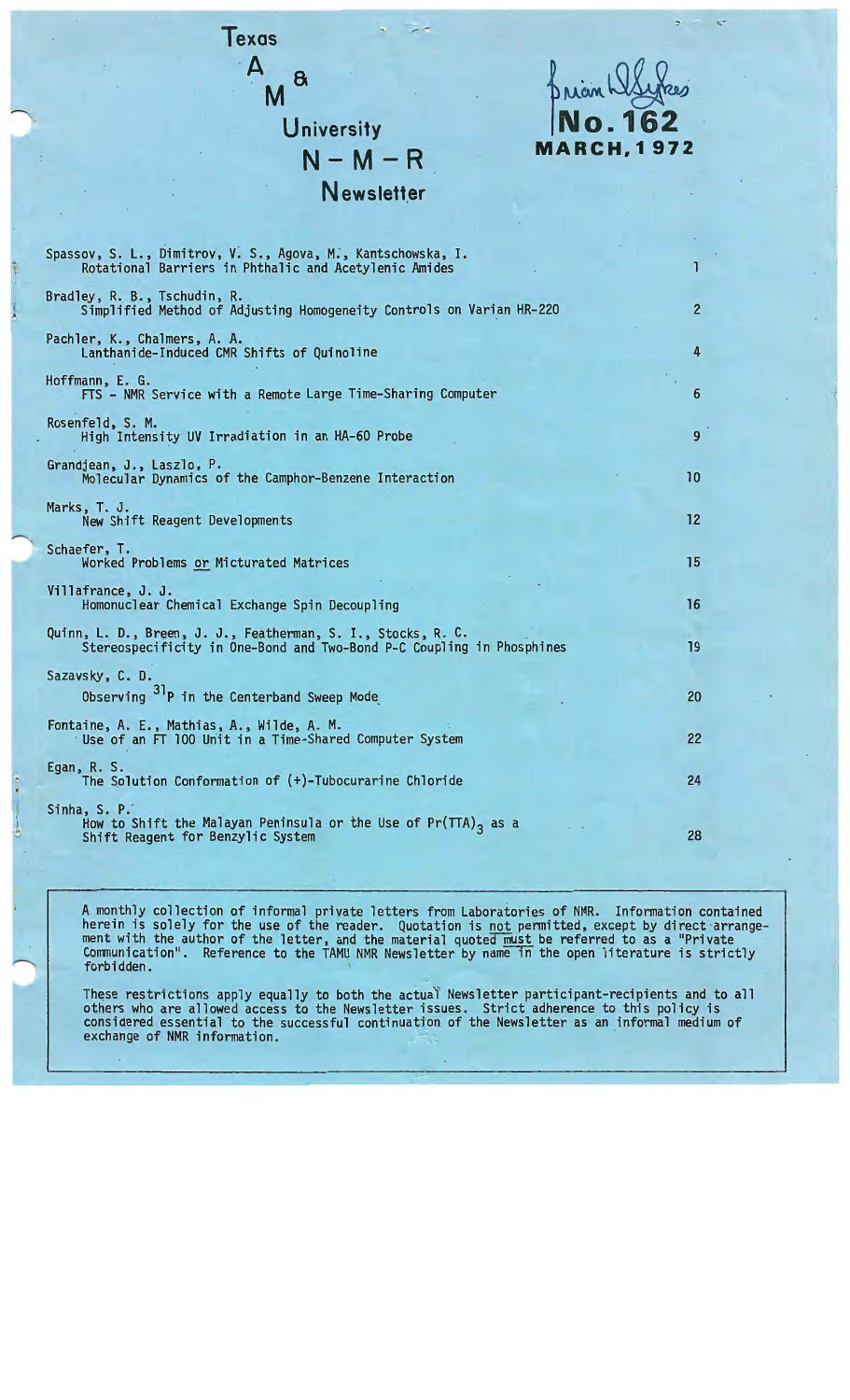Flanagan, P. W. Job Wanted 30

Stothers, J. B. Position Available 31 and 32 and 32 and 32 and 32 and 32 and 32 and 33 and 33 and 33 and 33 and 33 and 33 and 33 and 33 and 33 and 33 and 33 and 33 and 33 and 33 and 33 and 33 and 33 and 33 and 33 and 33 and 33 and 33 and

> Deadline dates: No. 162: 3 April 1972 No. 163.: l May 1972

All Newsletter correspondence, etc. should be addressed to:

Bernard L. Shapiro Department of Chemistry<br>Texas A&M University College Station, Texas 77843

 $a \leq$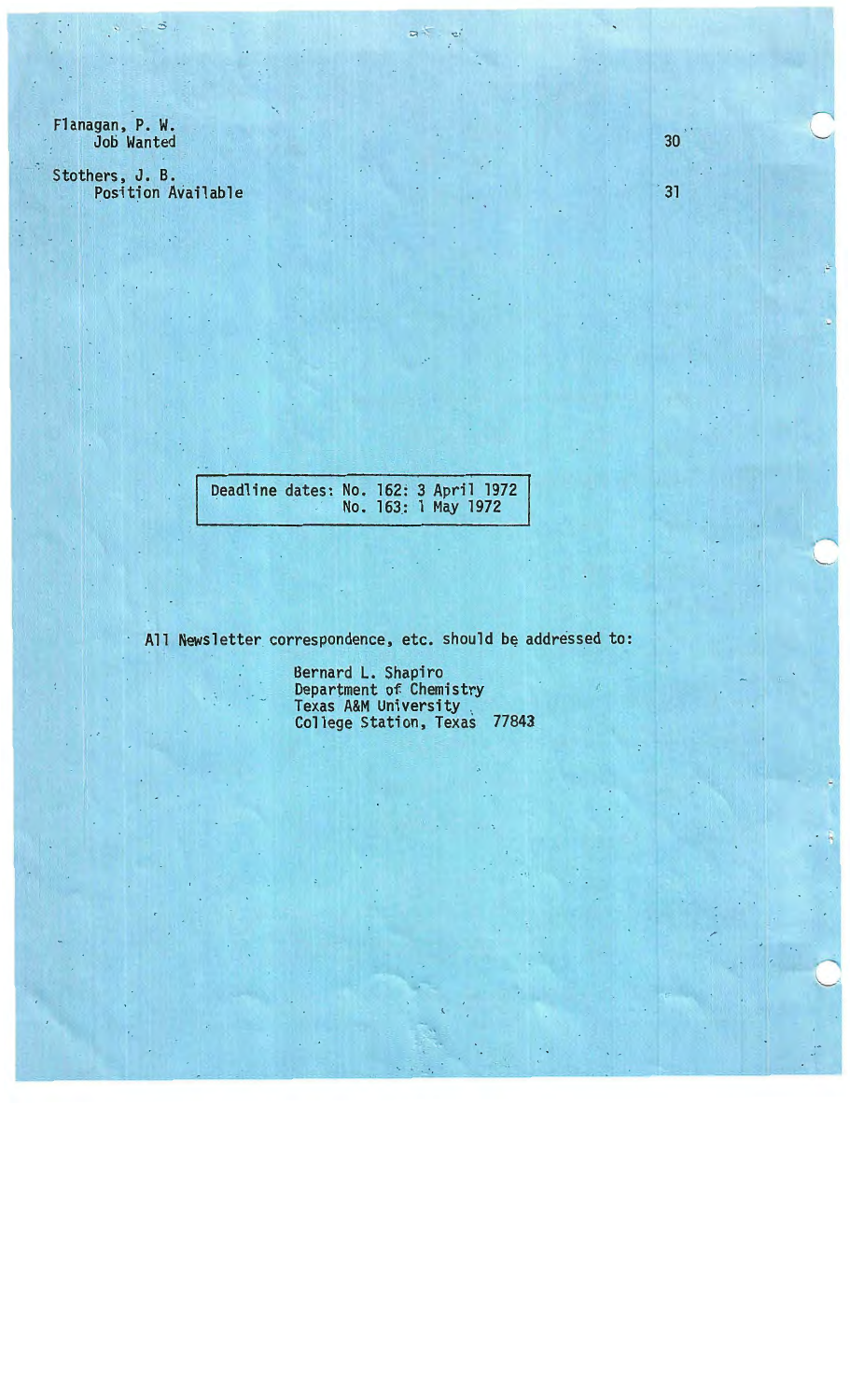Sofia, the February 4th ............ 19.72

**БЪЛГАРСКА** АКАДЕМИЯ НА НАУКИТЕ ИНСТИТУТ ПО ОРГАНИЧНА ХИМИЯ

**BULGARIAN** ACADEMY OF SCIENCES INSTITUTE OF ORGANIC CHEMISTRY Sofia 13, Bulgarla

> Professor Bernard L. Shapiro Department of Chemistry Texas A & M University College Station, Texas 77843, USA

Rotational barriers in phthalic and acetylenic amides Dear Professor Shapiro,

In answer to your blue letter, let us give the preliminary results for the rotational barriers about the C-N bond in some amides of phthalic and acetylenic acids.

| Compound                                                                   | $\Delta {\cal V}_{{\rm CH}_{\cdot3} {\rm N}}$<br>(Hz at <sup>3</sup> 60 MHz) | $T_c$<br>$({}^{\circ}_{K})$ | $\Delta G$ <sup><math>\top</math></sup> |
|----------------------------------------------------------------------------|------------------------------------------------------------------------------|-----------------------------|-----------------------------------------|
| $(CDC1_{2}, 0.5 M)$                                                        |                                                                              |                             | (kca1/mole)                             |
| $o$ -Me <sub>2</sub> NOC-C <sub>6</sub> H <sub>4</sub> -CONMe <sub>2</sub> | 8.3                                                                          | 319                         | 16.9                                    |
| $m-Me_2NOC-C_6H_4-CONMe_2$                                                 | 7.8                                                                          | 295                         | 15.6                                    |
| $p-Me_pNOC-C_qH_A-CONMe_q$                                                 | 8,4                                                                          | 298                         | 15.7                                    |
| $HC = COMMe2$                                                              | 16.2                                                                         | 377.                        | 19.6                                    |
| $MeC = COMMe2$                                                             | 15.0                                                                         | 363                         | 18.9                                    |
| $\texttt{Phc} \texttt{\Xi} \texttt{CONMe}_2$                               | 15.6                                                                         | 367                         | 19.1                                    |

The determination of all activation parameters by the itarative total line-shape method is in progress.

Yours sincerely,

V. Dimitrov Il agova J. Kaukchwika S.L.Spassov V.S.Dimitrov M.Agova I.Kantschowska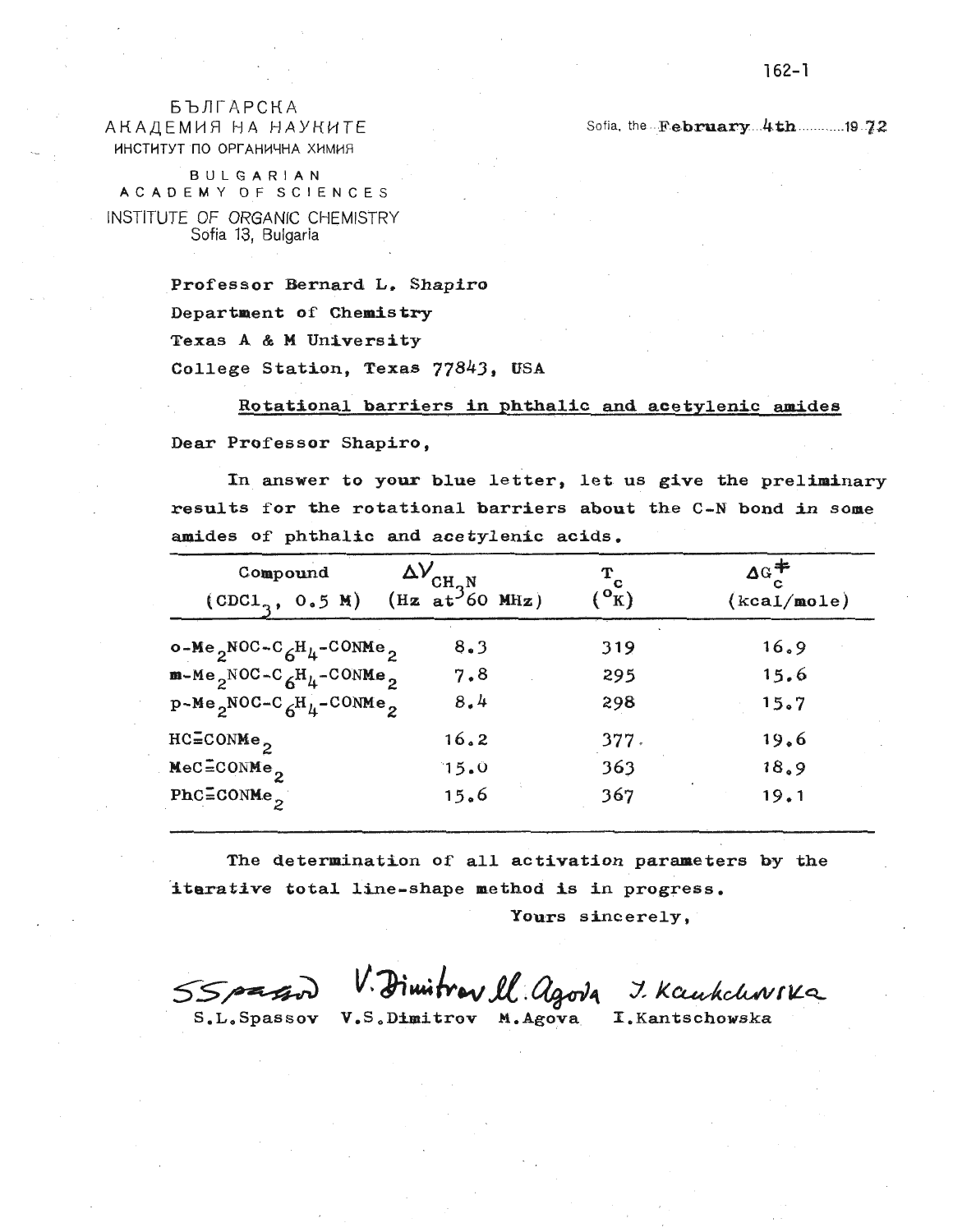

DEPARTMENT OF HEALTH, EDUCATION, AND WELFARE

PUBLIC HEALTH SERVICE NATIONAL INSTITUTES OF HEALTH BETHESDA, MARYLAND 20014

Building 2. **Room** B2-02 **February** 8. 1972

Professor B. L. Shapiro Department of Chemie try Texas A & M University College Station, Texas 77843

Dear Dr. Shapiro:

#### Simplified Method of Adjusting Homogeneity Controls on Varian HR-220

It is often necessary to readjust the homogeneity controls of the Varian HR-220 spectrometer when changing samples, particularly. if a solvent change is involved. Even though only  $z_1$ ,  $z_2$  and  $z_3$  need be adjusted, it is possible to waste considerable time in trying to optimize all three simultaneously. We felt that the use of a nuclear sideband oscillator system would give us something similar to the "adjust" position on the Varian A-60 in the sense that a meter indication or the recorder pen position on the spectrometer gives an indication of homogeneity settings. (Better settings give higher meter readings or a pen position more toward the top of the chart.)

The circuit of the nuclear sideband oscillator amplifier used in the T-60 was used with minor changes to raise the frequency from 5 kHz to 10 kHz and change the output and AGC-characteristic. The input to the NSBO amplifier is taken from J206, connected all the time. The output then feeds the field modulator through a switch that changes the  $B^+$  and the connection from the 10 kHz oscillator to the NSBO amplifier. The output amplitude is set to the nominal 10 Vpp at J212. M, the phase for optimum stability and amplitude when locked to a line. The NSBO circuit was built on a small circuit board and inserted into the  $V-3523$  integrator audio unit. The switch that turns the inserted unit off and on was wired in such a manner that all power to the NSBO is turned off when the switch is in the "off" position.

We have used the sideband oscillator many times, usually tuning up on the TMS in the sample, or sometimes on a water peak or on the Varian standard water sample, which has a broadened peak. The recorder position or scope peak location has to be set so that the system is  $\pm$  200 Hz from the peak one wishes to use for tune up. The signal amplified and RF level are turned up sufficiently to get a detector level meter indication on the spectrometer. Then the  $z_1$ ,  $z_2$  and  $z_3$  control are rocked back and forth gently so that the maximum indication is observed. The improvement in peak height and ringing pattern on the scope corresponds very closely to the maximum deflection on the signal meter. We have installed a fine control on  $z_1$ , and after using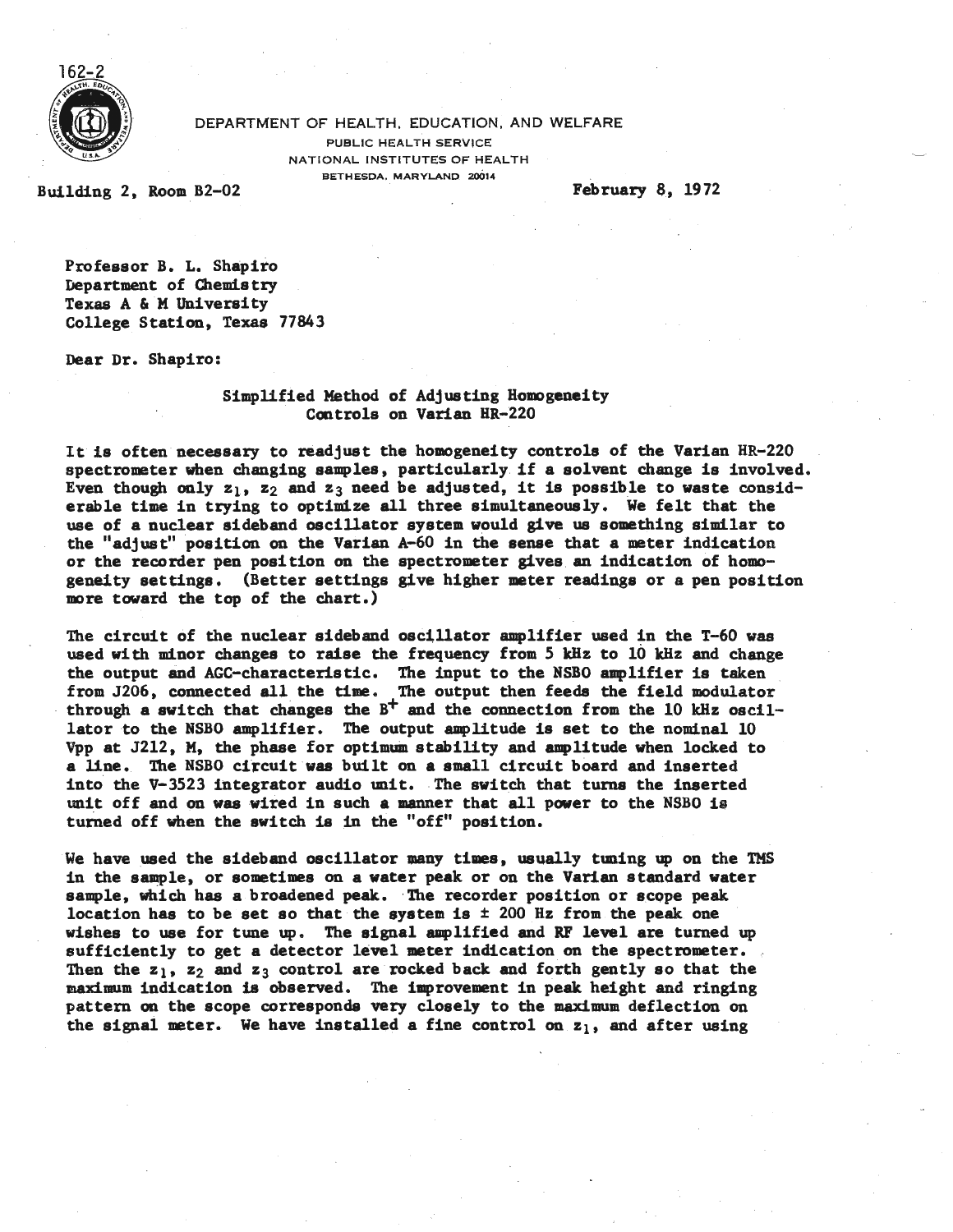Professor B. L. Shapiro February . 8, 19 72 Page 2

the sideband oscillator and maximizing  $z_1$ ,  $z_2$  and  $z_3$ , we find that all that is necessary to begin running a spectrum is to rock  $z_1$ -fine back and forth so as to obtain the best recorder presentation. This tuning system is particularly useful when recovering from widely different  $z_1$ ,  $z_2$  and  $z_3$ settings that had previously been used to optimize homogeneity in a highly . conducting sample, one with very different sueceptibility or one containing a magnetic particle.

We shall be glad to supply further information to anyone interested in this system.

Sincerely yours,

~.?.J. ?.3➔ Robert ij. Bradley

Laboratory of Physical Biology National Institute of Arthritis and Metabolic Diseases

R. Lelensin

Rolf Tschudin Varian Associates 4701 Lydell Drive Cheverly, Maryland 20785

162-3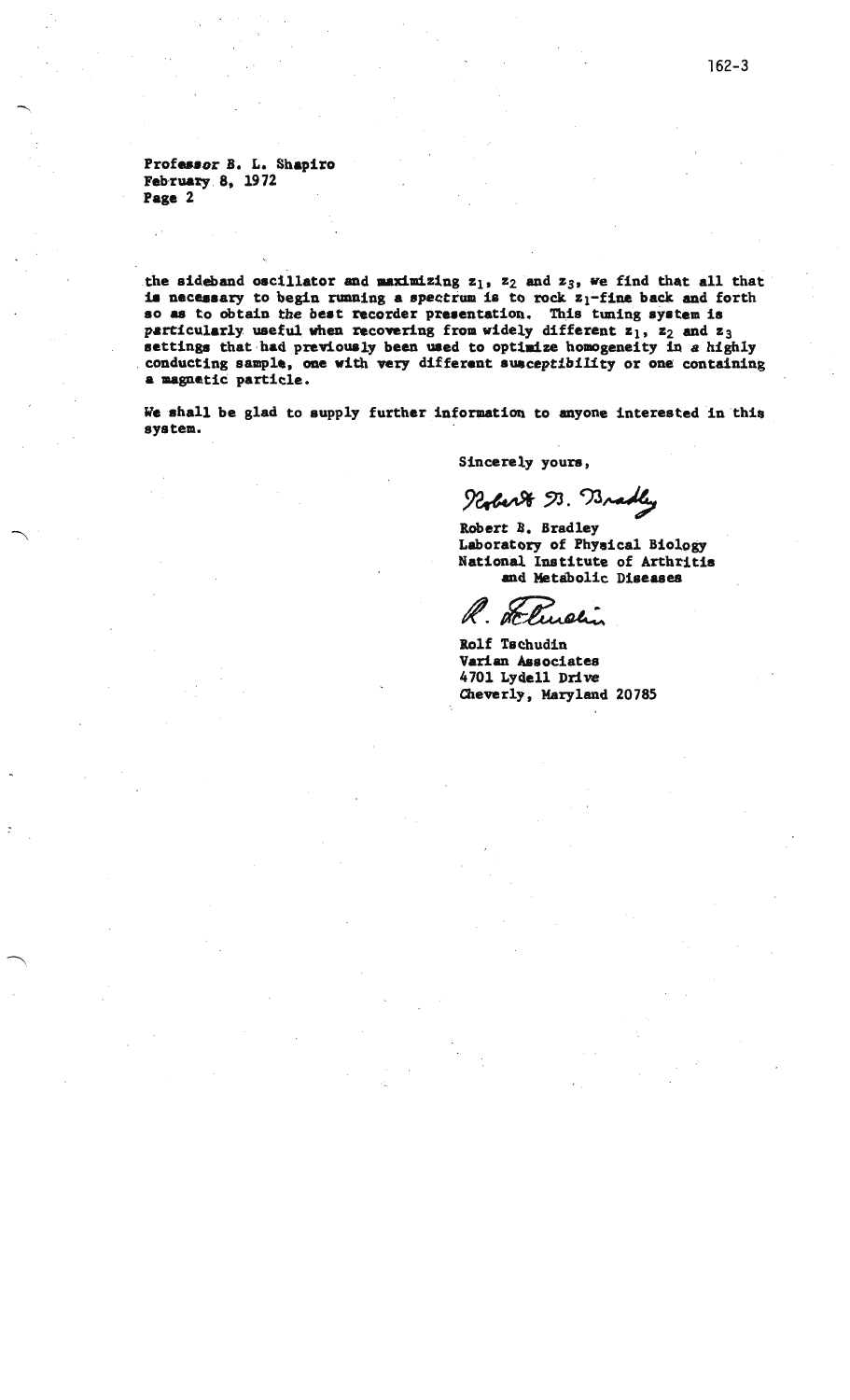**162-4** 



# ·. **NATIONAL CHEMICAL RESEARCH LABORATORY**

OF THE SOUTH AFRICAN COUNCIL FOR SCIENTIFIC AND INDUSTRIAL RESEARCH

YOUR FILE

**Telephone 74·6.011 Telegrams NAVORSCHEM** 

**AIR MAIL** 

OUR FILE

**P.O. Box 395 PRETORIA** 

*-'J.* f tB. · 1972

60/22/4221/1

Professor B.L. Shapiro, Texas A & M University, Department of Chemistry, . College. of Science; COLLEGE STATION, Texas 77843, United States of America.

Dear Professor Shapiro,

#### :Lanthanide-induced CMR Shifts of Quinoline

Opinions differ as to the presence of observable contact shift in the  $\frac{1}{\pi}$  spectrum of Eu(dpm)<sub>3</sub> .... Quinoline. Sanders and Williams have detected a decrease in the  $J_{23}$  coupling constant<sup>(1)</sup>, and in agreement with an .  $\Box$ investigation of the <sup>H</sup> shifts of pyridines in the presence of lanthanide cations<sup>(2)</sup> have suggested significant contact interaction. However, Huber and Pascual have produced statistical evidence that there is no contact contribution to the <sup>1</sup>H shifts of quinoline in the presence of  $Eu(dpm)_{z}$  and using the McConnell-Robertson equation define an Eu(dpm)<sub>7</sub> .... quinoline complex of reasonable geometry<sup>(3)</sup>, Eu atom positioned 4.0  $\frac{\alpha}{4}$  from nitrogen and only slightly off the two-fold axis of the pyridine ring.

We have measured the shifts of the  $^{13}$ C lines of quinoline (4) in the presence of the most used shift reagents  $Eu(dpm)_7$ ,  $Eu(fod)_7$ ,  $Pr(dpm)_7$ , and  $Pr(fod)_{7}$ , and the results are shown on the accompanying diagram. In all cases the mole ratio of quinoline to shift reagent was 30 to 1. The spectrometer was locked on to the deuterium signal of the solvent CDC1 $_7$ . No shift in the solvent  $^{12}$ C line was observed and the quinoline lines in the presence of the same mole fraction of  $La(dpm)_{\alpha}$  were unshifted.

For examples I and II the large difference in the shifts of  $C_2$  and C<sub>9</sub>, and C<sub>3</sub> and C<sub>10</sub>, the small and negative shifts of C<sub>3</sub> and C<sub>10</sub>, together with the fact  $C_R$  is shifted more than  $C_Q$  show that a purely pseudocontact

interaction/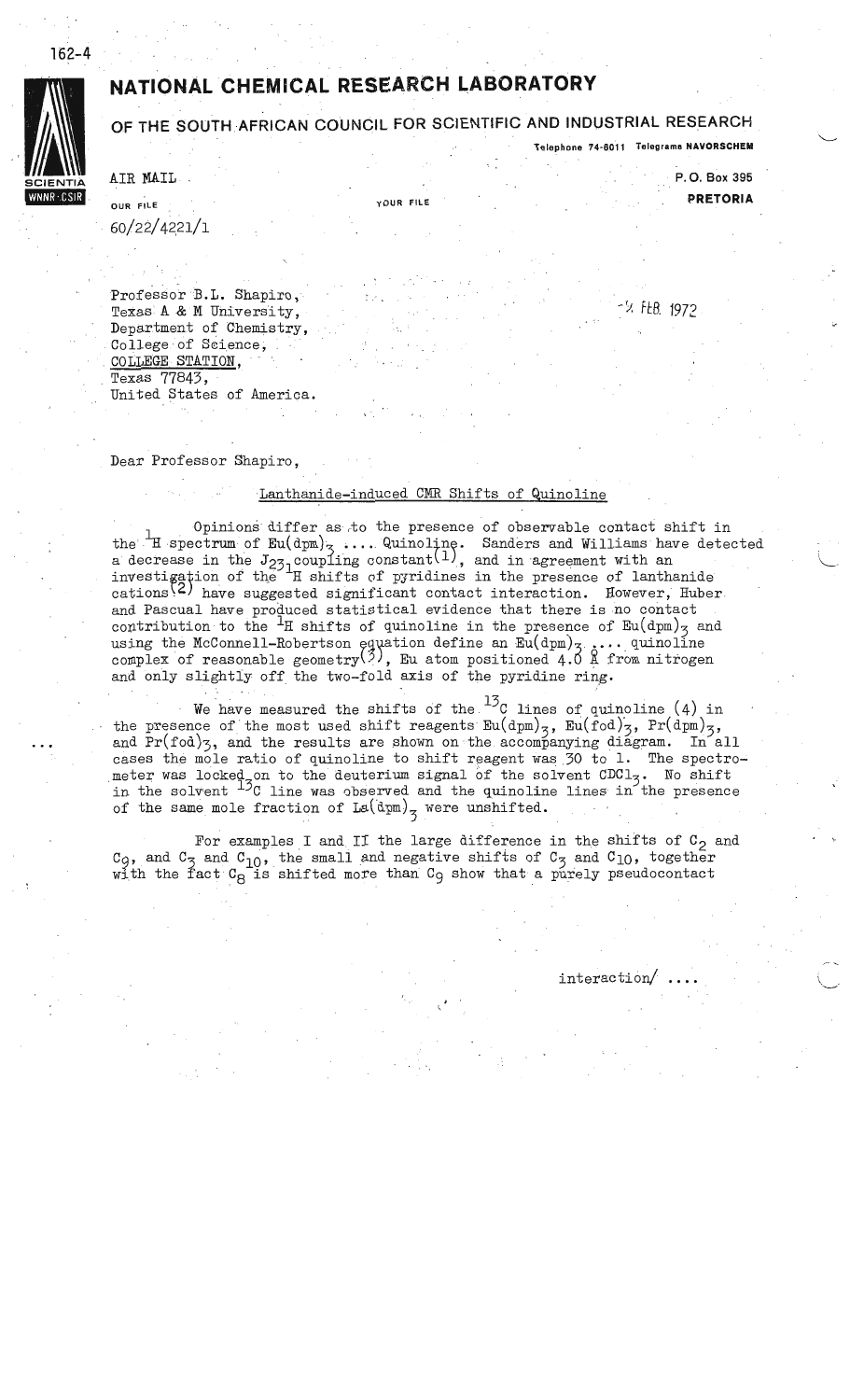interaction based on the above mentioned geometry is inadequate. This clear evidence for the presence of contact shifts in the CMR spectra is not so obvious in examples III and IV where the order of the observed shifts would allow a correct assignment of the resonances.

2

Yours sincerely,

Ways Parke

K. Pachler SENIOR CHIEF RESEARCH OFFICER CHEMICAL PHYSICS GROUP NATIONAL CHEMICAL RESEARCH LABORATORY

3

6

A.A. Chalmers SENIOR RESEARCH OFFICER NATIONAL CHEMICAL RESEARCH LABORATORY

REFERENCES

l. J.K.M. Sanders and D.H. Williams, J. Amer. Chem. Soc., 93, 641 (1971).

 $2.$ E.R. Birnbaum and T. Moeller, J. Amer. Chem. Soc., 91, 7274 (1969).

3. H. Huber and C. Pascual, Helv. Chim. Acta, 54, 913 (1971).

4. R.J. Pugmire and D.M. Grant, J. Amer. Chem. Soc., 91, 6381 (1969).



Shifts in Hz at 25.1 MHz positive downfield.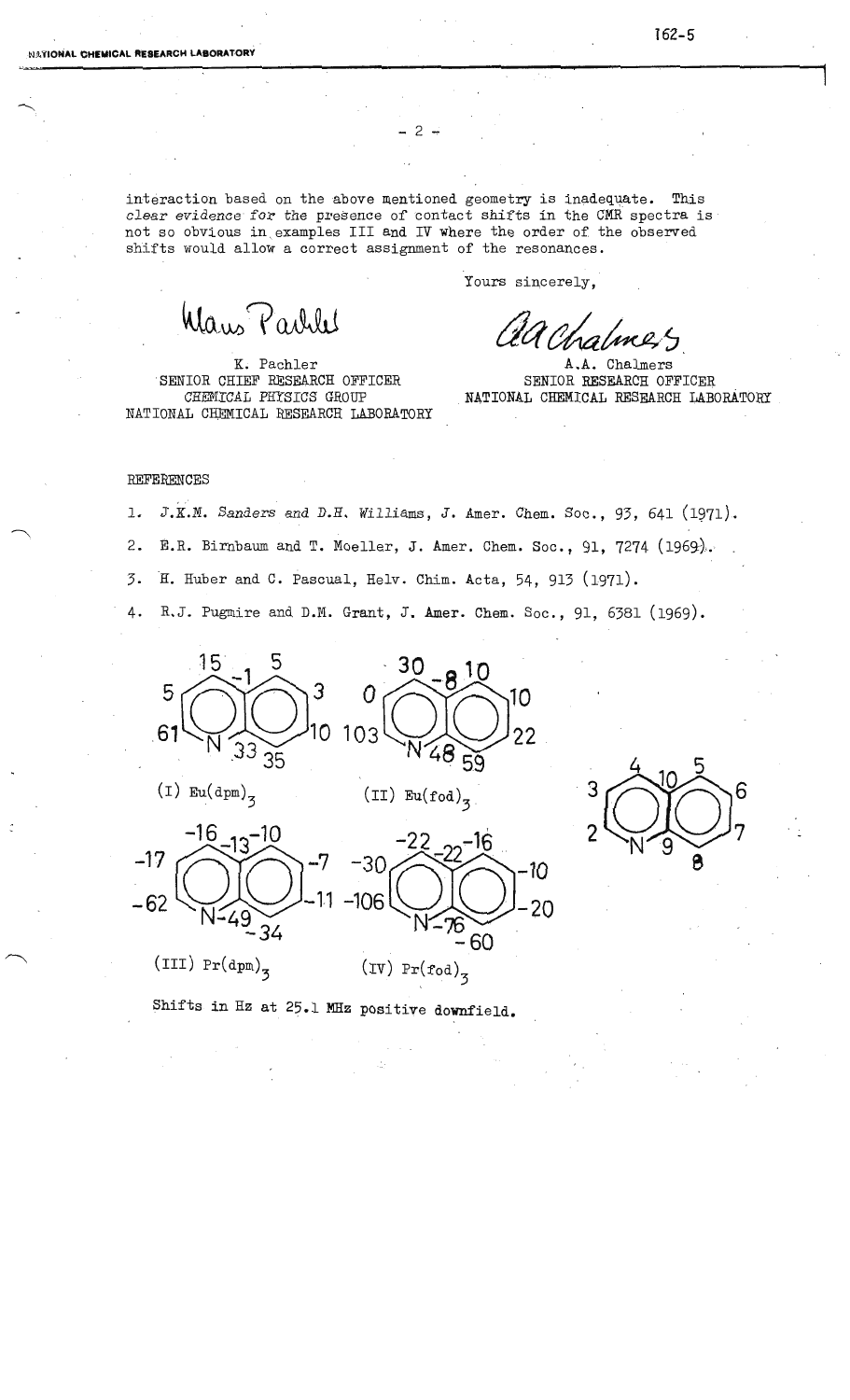# MAX-PLANCK-INSTITUT FUR KOHLENFORSCHUNG

MPI für Kohlenforschung, 4330 Mülheim-Ruhr, Kaiser-Wilhelm-Plat 1 Prof. Dr. B.L. Shapiro Department of Chemistry Texas A and M University College Station Texas 77843  $II.S.A.$ 

Ihre Nachricht vom

Prof. Dr. E.G. Hoffmann

4330 Mülheim a. d. Ruhr Kaiser-Wilhelm-Plat 1 Telefon Sa.-Nr. 24021 30 61 Durchwahl: 306... Datum

Ihr Zeichen

 $162 - 6$ 

Unser Zeichen Ho/Lk

12.2.1972

#### FTS - NMR-Service with a Remote Large Time-Sharing Computer

Dear Dr. Shapiro,

in TAMUNN-Letters 158 (1971) 32 I contributed a scheme of our way interfaceing CW-spectrometers with a great time-sharing PDP10computer. I promised to give a contribution about interfaceing our multi-purpose pulse spectrometer (Fig. 1) cp. also TAMUNN-Letter 148 (1971) 4 and W. Stempfle and E.G. Hoffmann, Z. Naturforschung 25a, 2000 (1970)). A critical review of our experiences with the use of NMR-spectrometers on line with the PDP10/50-system will appear in the journal: Angewandte Chemie in the middle of this year. Our main problem is that only one fast ADC-unit can be monitored by the computer and therefore there exists a competition between the GC/MS-combination-analysis and our own FTS experiments, which frequently need a very great number of accumulations and short acquisition times. Therefore we plan to use our won ADC with a small computer bound to the large system via teletype lines. (At the moment, a direct connection to the I/0bus of the PDP10 will be problematic because of the great distance between our labs and the main computer.

Fig. 2, as an example shows a  ${}^{1}$ H-FT-spectrum of a compound stable only at low temperatures. It is used as a model to assign the signals of simular compounds showing complex spectra by additional splitting due to induced chirality.

Sincerely yours,

Amot droffwar-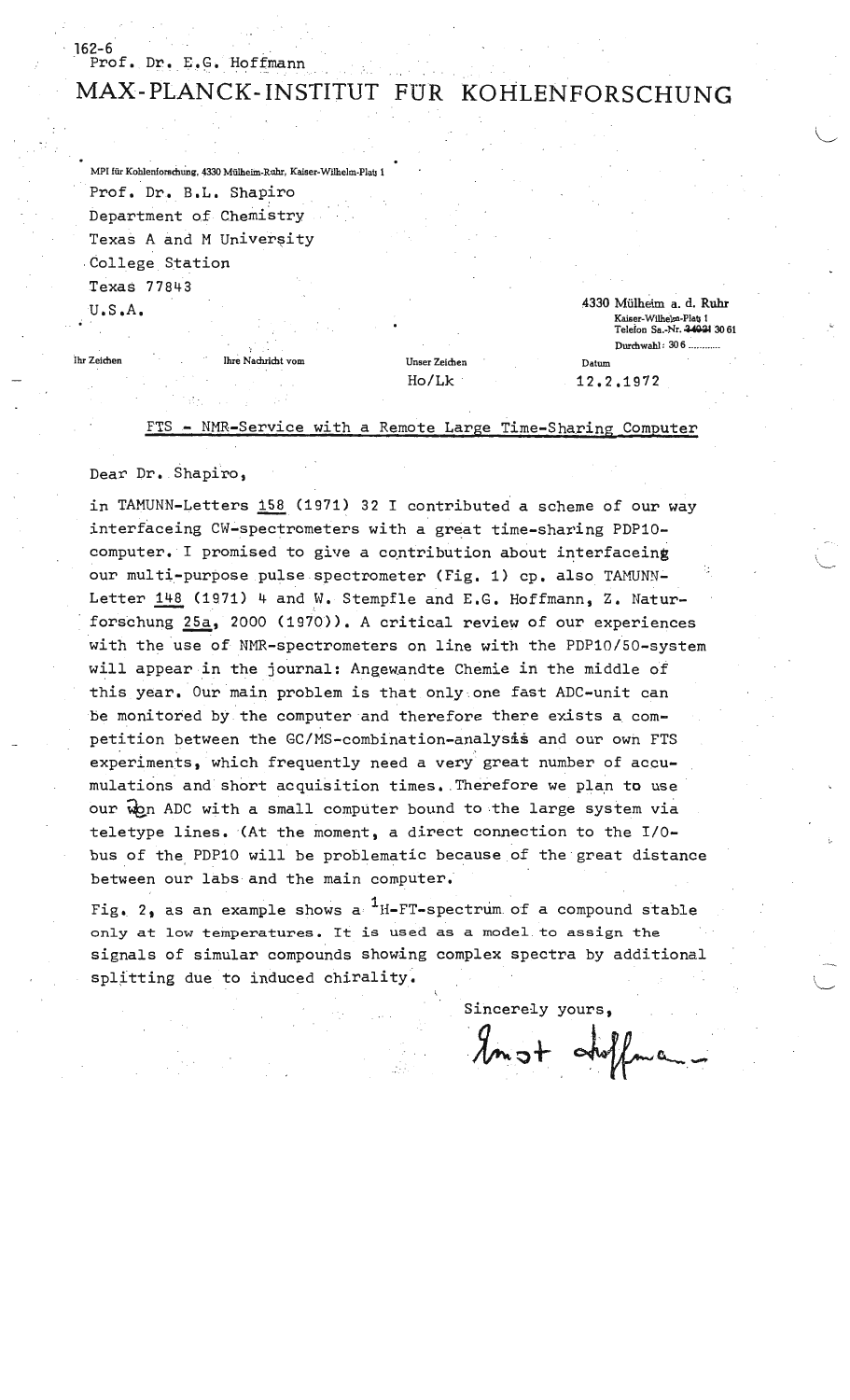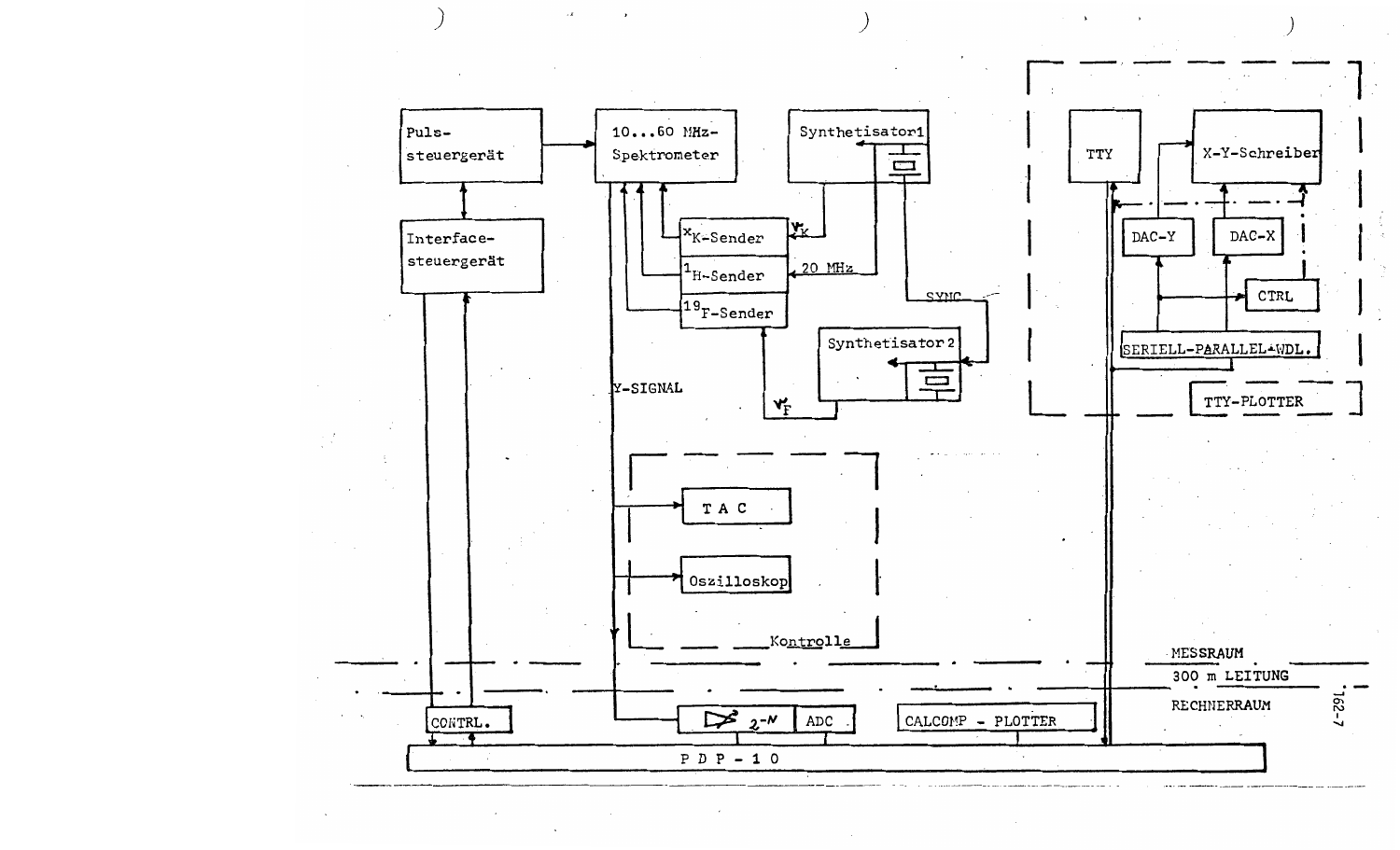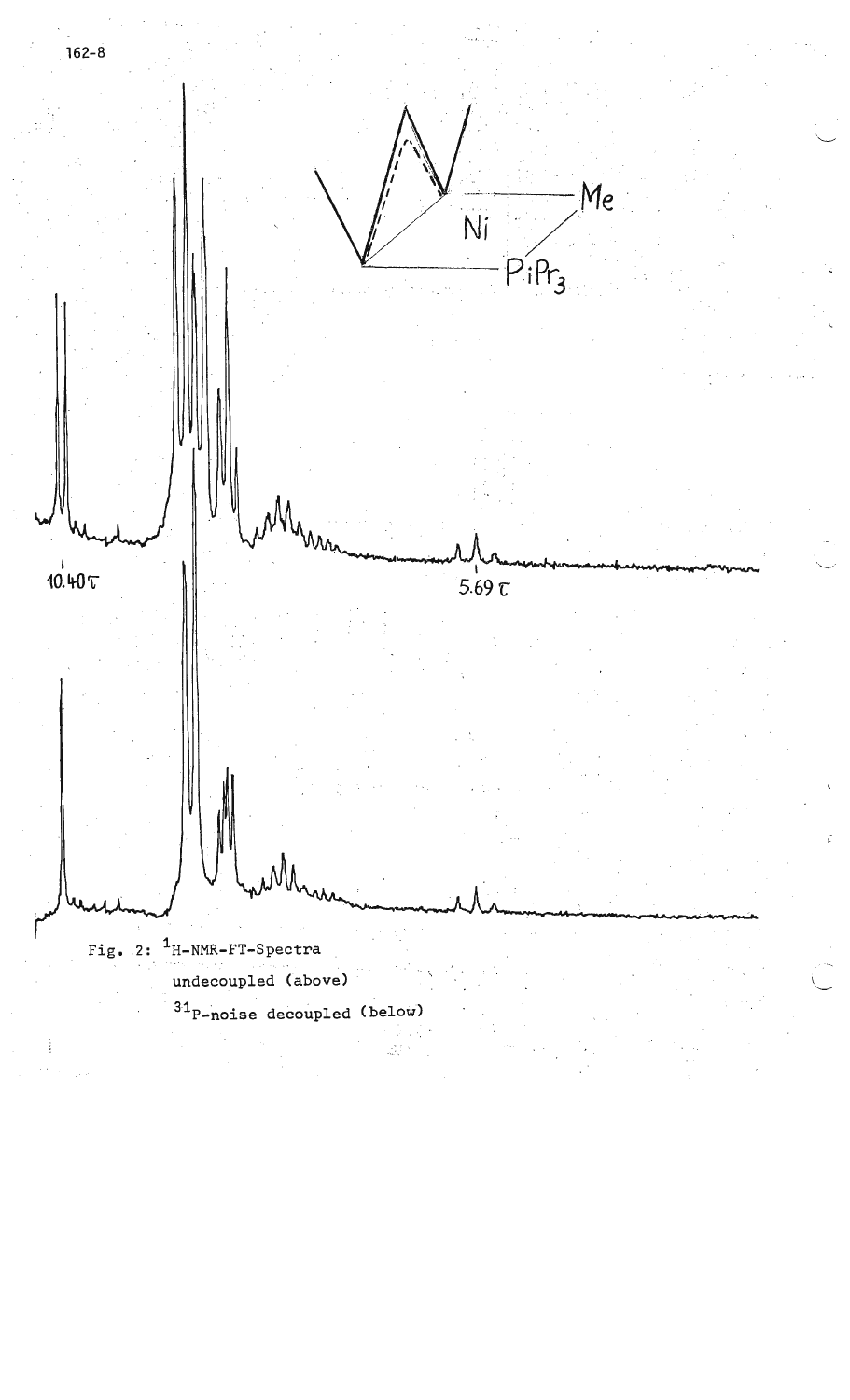DEPARTMENT OF CHEMISTRY

smr:e

BROWN U N I V E **R S** I **T Y** *Providence, Rhode Island* • *<sup>02912</sup>*

#### 17 February 1972

Professor Bernard L. Shapiro Depgrtment of Chemistry Texas A & M University College Station, Texas 77843

#### High Intensity UV Irradiation in an HA-60 Probe

Dear Professor Shapiro:

In view of recent interest in searching for chemically induced dynamic nuclear polarization (CIDNP) in photochemical reactions, I will describe briefly two experimental arrangements for photolysis inside of<br>the modified probe of an HA-60 which have proven to be quite useful.

In an early configuration similar to those reported by others  $^{\mathsf{L}}$  the apparatus consisted of a 1000 watt Philips SP-1000 mercury arc lamp with its beam focused through the lower rear paddle hole in an HA-60 probe by a front-silvered mirror and a quartz lens. The path for admitting UV light to the sample was cleared by cutting a hole in the faraday shield and using a homemade detector coil wound on quartz instead of glass. It was also necessary to remove the bulky piggyback water sample at the rear of the probe and operate only in the unlocked mode. The sample could be cooled by a rapid flow of air through a bronze tube which replaced one of the front paddles. With this apparatus it was possible to obtain ca. 15% conversion of an acetone solution of benzoyl peroxide (ca. O.lM) to benzene with 4 minutes of irradiation. Unfortunately, however, the sensitivity and stability of the specirometer, while usable, were below standard and the CIDNP line from benzene, for example, could be detected only with difficulty.

In a more recent refinement the lens system was replaced by a light pipe consisting of a flat-ended 10 mm. diameter Suprasil rod 60 cm. in length which extended from the face of the cooling jacket of a GE AH6 lamp to the front edge of the hole in the faraday shield. The quartz insert was replaced by a free standing detector coil made of no. 22 enamelled copper wire. Furthermore, it was also possible to replace the piggyback water sample, and operate in the locked mode, by placing the electronic components in a slightly smaller aluminum case. Surprisingly, no apparent loss of sensitivity or resolution occurred when these modifications were made. This configuration also produces benzene\_ by photolysis of benzoyl peroxide about 8 times faster than the earlier one and is consequently to be favored for photo CIDNP studies.

Please credit this contribution to R.G. Lawler's account .

sincerely,<br>S*tuact Resen feld* 

Stuart M. Rosenfeld

1. G.L. Closs and L.E. Closs, J. Amer. Chem. Soc., 91, 4549 (1969); R. Kaptein, et. al., Chem. Commun., 1687 (1970); H. Shindo, TAMU NMR Newsletter, 153, 20 (1971).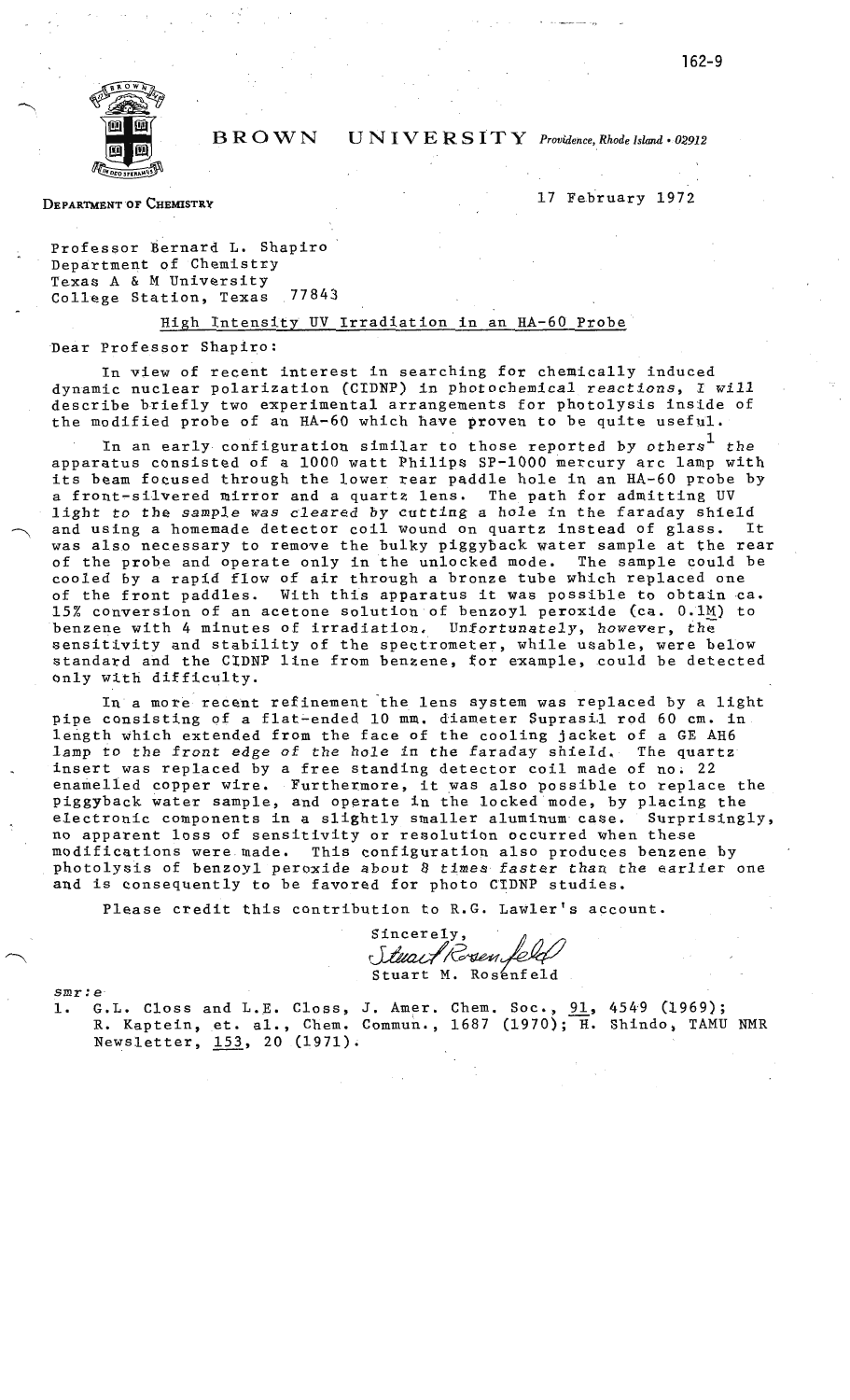162-10

Professeur Pierre Laszlo lnstitut de Chimie, Universite de Liege Sart~Tilman par 4000 Liege I, Belgique

Bernard L. Shapiro . **date:** February 17, 1972

sujet, . Molecular dynamics of the camphor-benzene interaction.

Dear Barry,

Continuing our investigation of camphor in various solvents<sup>1</sup>, we are determining  $^{13}$ C relaxation times, with the "progresive saturation" method<sup>2</sup>. Comparison (Table) of the data for the three methyl carbons implies isotropic rotational reorientation of the quasi-spherical camphor molecule. Assumption of a dominant dipolar mechanism of relaxation with the bonded protons yields the correlation times also listed in the Table. Internal consistency is achieved in each solvent within the combined experimental errors<sup>3</sup>.

It is noteworthy that, despite the virtual equality of bulk viscosities, the correlation time is shorter in  $C_6D_6$  than in the  $\texttt{CC1}_4-\texttt{C}_6\texttt{D}_{12}$  mixture: a long-lived camphor-benzene complex would conversely be expected to bring about an increase in the correlation time for molecular motion.

We are currently attempting to obtain the correlation function from vibrational spectroscopy in order to glean additional information on the molecular dynamics of camphor in solution.

We acknowledge with thanks the help of Dr. F.W. WEHRLI, Varian Associates, zug {Switzerland) in obtaining the above data.

Best regards, Sincerely

Jean GRANDJEAN · Pierre LASZLO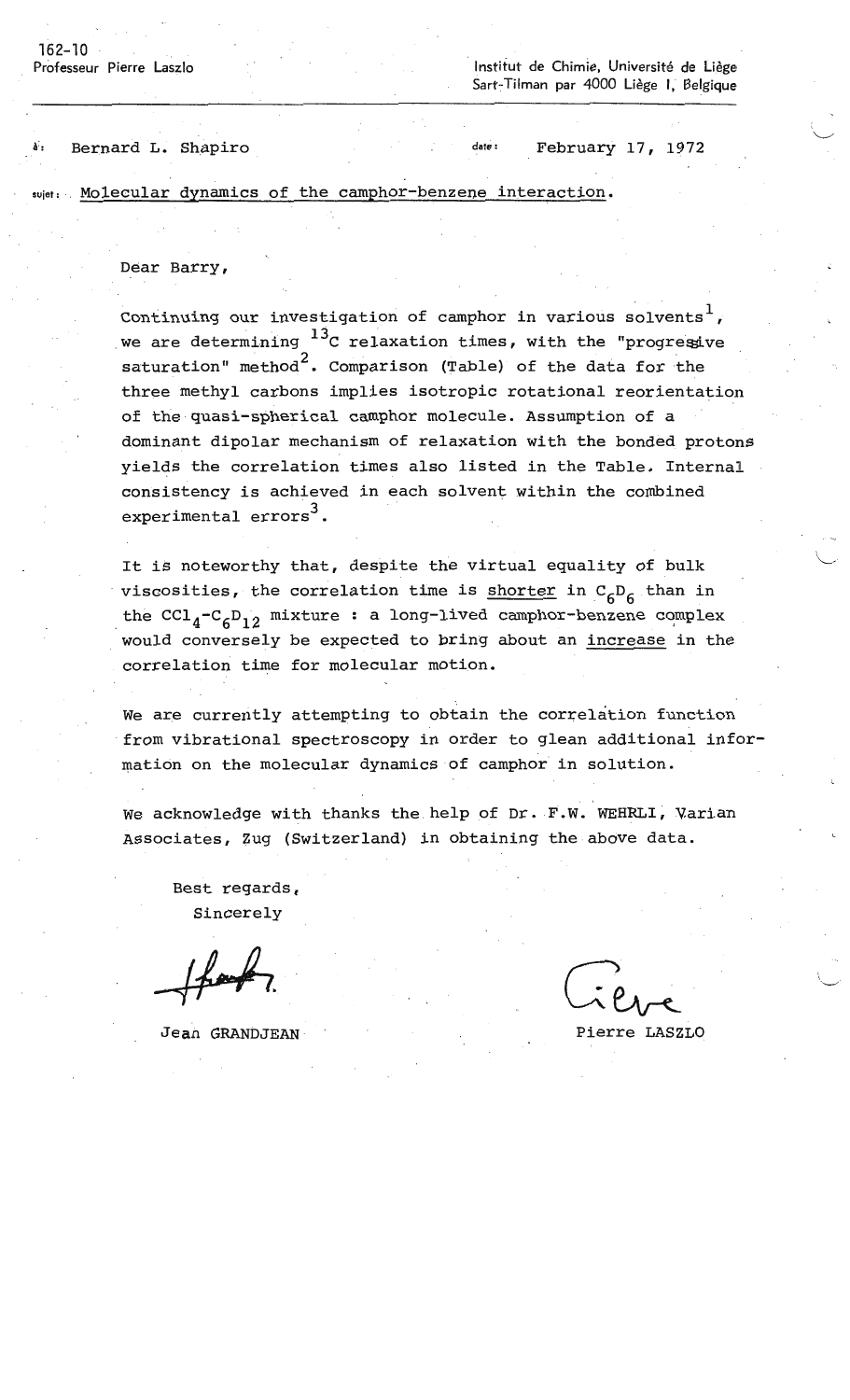- (1) E.M. ENGLER et P. LASZLO, J. Am. Chem. Soc., 93, 1317 (1971)
- (2) R. FREEMAN et H.D.W. HILL, J. Chem. PHys., 54, 3367 (1971)
- (3) a limit of  $ca. 20%$  on each  $T_1$  value is estimated on the basis of a systematic error of three times the standard deviation.

# TABLE

 $^{13}$ C Relaxation Times (s) and Correlation Times (10<sup>-12</sup>s) for Camphor (at  $32^{\circ}$ C)



 $T_1$  12,6 11,7

 $1,2$ 

 $1, 2$ 

 $\tau$ <sub>r</sub>

 $C_6D_6$ 

| Solvent                        | $\rm{c_{10}}$      |      | $^{\circ}$ 8 | $\rm{^{C}$ 6 |      |
|--------------------------------|--------------------|------|--------------|--------------|------|
| $(CD_3)$ <sub>2</sub> CO $T_1$ | 18,0               | 18,0 | $\cdot$ 16,6 |              | 13,1 |
| $T_{\star}$                    | $\overline{0}$ , 8 | 0, 8 | 0, 8         |              | 1,6  |
|                                |                    |      |              |              |      |

| ${ccl}_4 - c_6 D_{12}$ $T_1$ 4               |                | 5,4 | 3,6 | 3,4  | 9,4 |
|----------------------------------------------|----------------|-----|-----|------|-----|
| $(60\text{8}-40\text{8} \text{ v}/\text{v})$ |                |     |     |      |     |
|                                              | $\tau_{r}$ 3,5 | 2,6 | 3,9 | 6, 2 | 4,5 |
|                                              |                |     |     |      |     |

 $11,4$ 

 $1,2$ 

 $12,3$ 

 $1,6$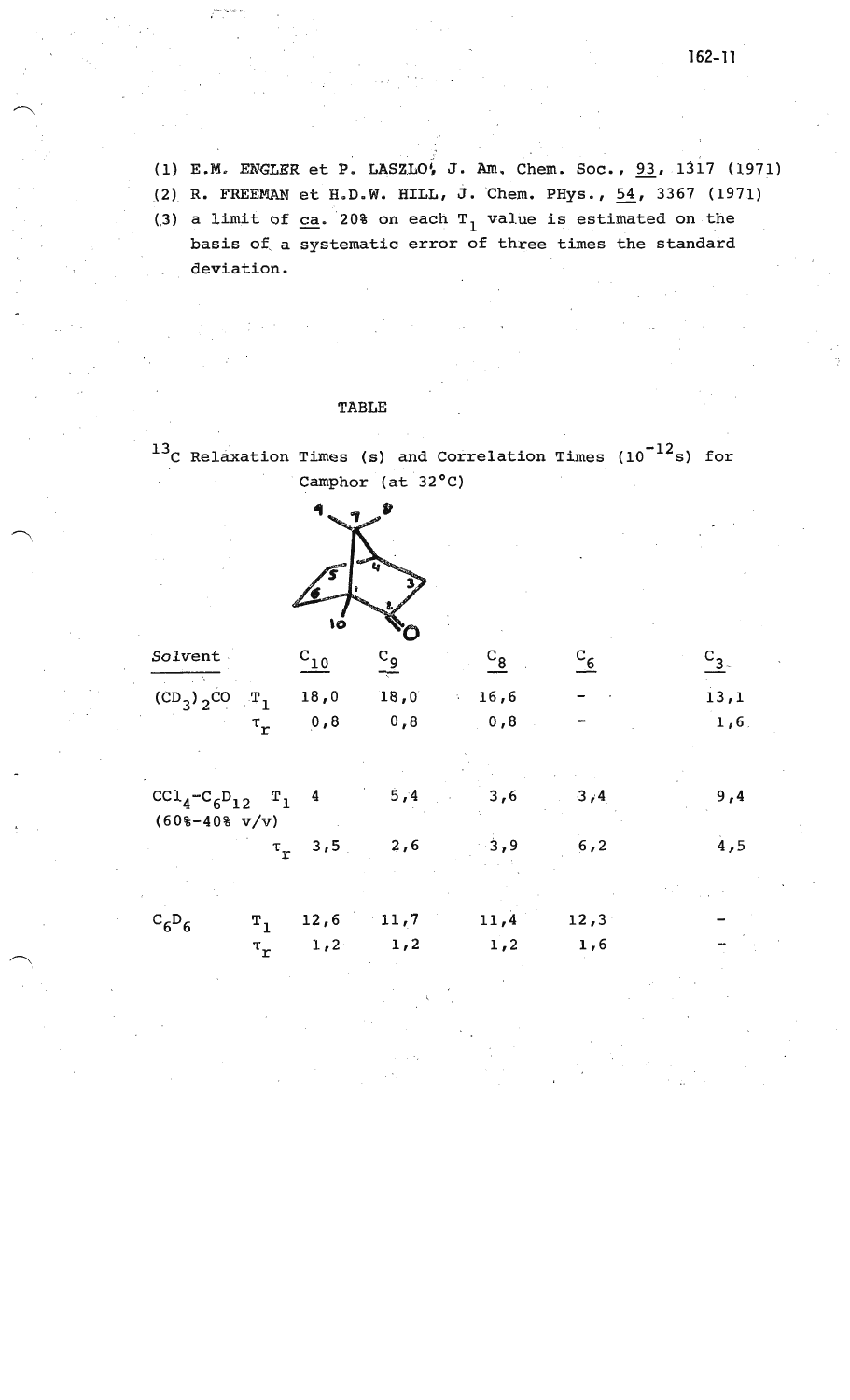# **NORTHWESTERN UNIVERSITY**

#### **·· EVANSTON, ILLINOIS 60201**

**162-12** 

DEPARTMENT OF CHEMISTRY **FEDTUARY 22, 1972** 

i.  $\sim$ 

> i  $\sim$

Professor Bernard L. Shapiro<br>Department of Chemistry Texas A and M University College Station, Texas 77843

Dear Professor Shapiro,

Please credit this contribution to Joe Lambert's "account."

We have been investigating lanthanide shift reagents from an organometallic and inorganic standpoint. This work includes<br>both the application of conventional shift reagents ( tris  $\beta$ -diketonate complexes) to problems in non-organic areas, and the design of new kinds of shift reagents.

We find the conventional reagents to be tools of great utility in organometallic and inorganic chemistry for,

1) Spectral simplification.

2) Conformational and stereochemical mapping.

3) Chemical probing.

The first two applications are illustrated in the Figure, which records the effect of increasing amounts of  $(f \circ d)_3$  Eu  $(A = 0.0M, B = .08M, C = .22M)$  on the pmr spectrum of an iron acyl complex as a .33M solution in toluene- $\bar{d}_8$ . Note that the coupling of the phosphorus to the protons on the cyclopentadienyl ring is observed in all spectra; this indicates that the Fe-P bond has remained intact. *A* variety of ligand groups (e.g., cyanides, chlorides, fluorides, azides, carbonyls, nitrosyls) possess sufficient basicity to interact. Indeed, the shift reagents are exceptionally useful for probing the basicity of unusual functionalities (application  $3)$ . For example, a number of metal bases (e.g.  $(c_5 H_5)_2$ Sn,  $(c_5 H_5)_2$ WH<sub>2</sub>) interact. All evidence from the  $\beta$ -diketonate complexes indicates that they are very hard acids.

We have also been experimenting with lanthanide complexes of other ligand systems in an attempt to modify ("fine tuning" if you<br>like) the acidity properties of the rare earth metals, hence their ability to interact as shift reagents with various kinds of bases. The lanthanide complexes,  $(C_5H_5)_3M$ , appear to be softer acids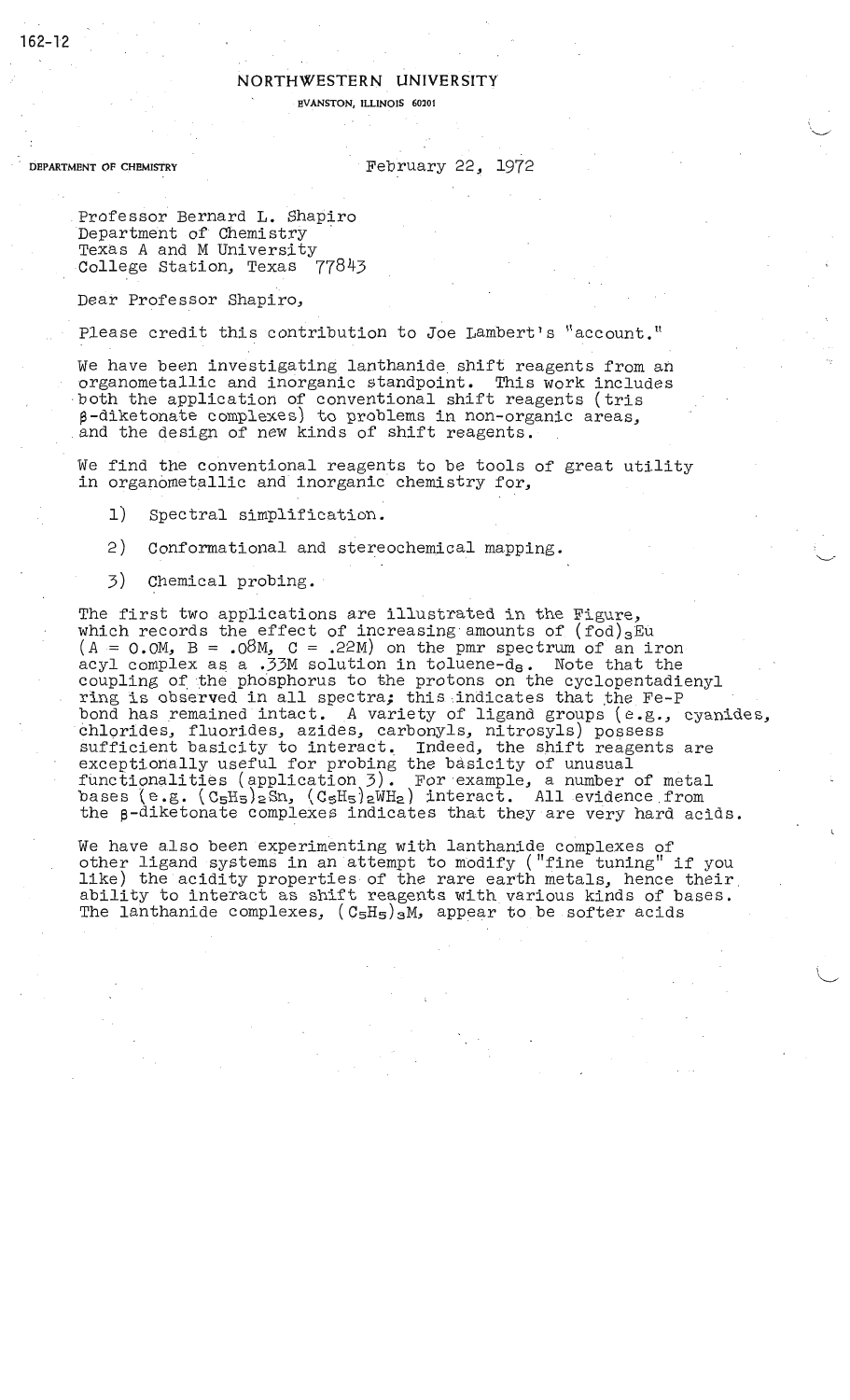Professor Bernard L. Shapiro February 22, 1972

Page Two

in that far larger shifts are induced in the pmr spectra of soft bases (e.g. phosphines) than can be induced by conventional shift reagents. Frequently, however, the conventional reagents do produce larger shifts in the spectra of hard bases. Thus the organometallic complexes have considerable practical potential as "soft shift reagents" in systems where the  $\beta$ -diketonate complexes are of scant utility. From the standpoint of coordination chemistry, it is remarkable that the nature of lanthanide acidities can be manipulated to such an extent by change in ligand system. We intend to publish these results in the near future.

Sincerely yours,

Tolin J. Marks

Tobin J. Marks Assistant Professor of Chemistry

TJM/as

P.S. Would anyone have computer programs which:

- 1) Calculate the dependence of chemical shift on concentration for systems involving multi-step equilibria?
- 2) Simulate broadline spectra and do second moment calcuiations?

Title: New Shift Reagent Developments.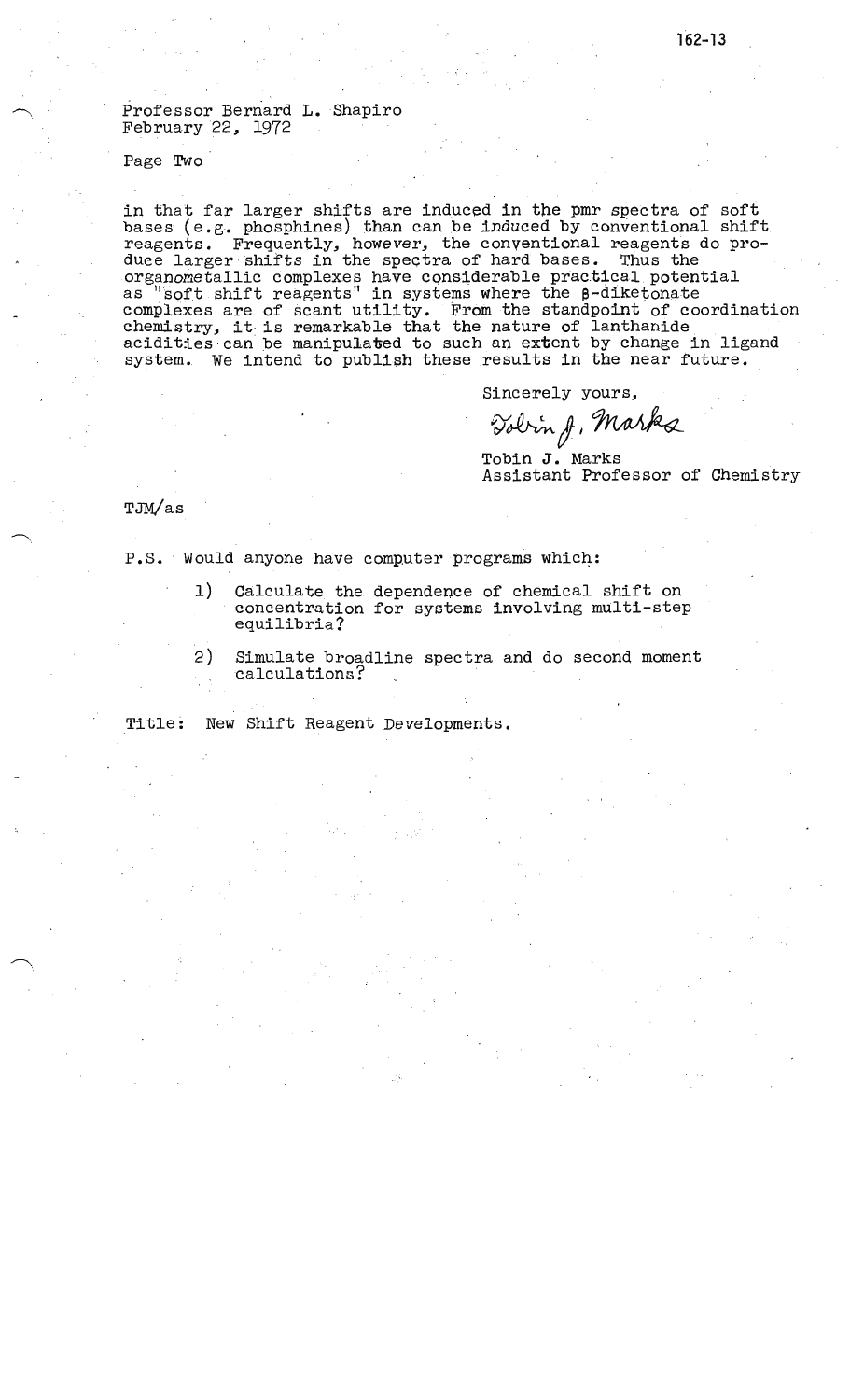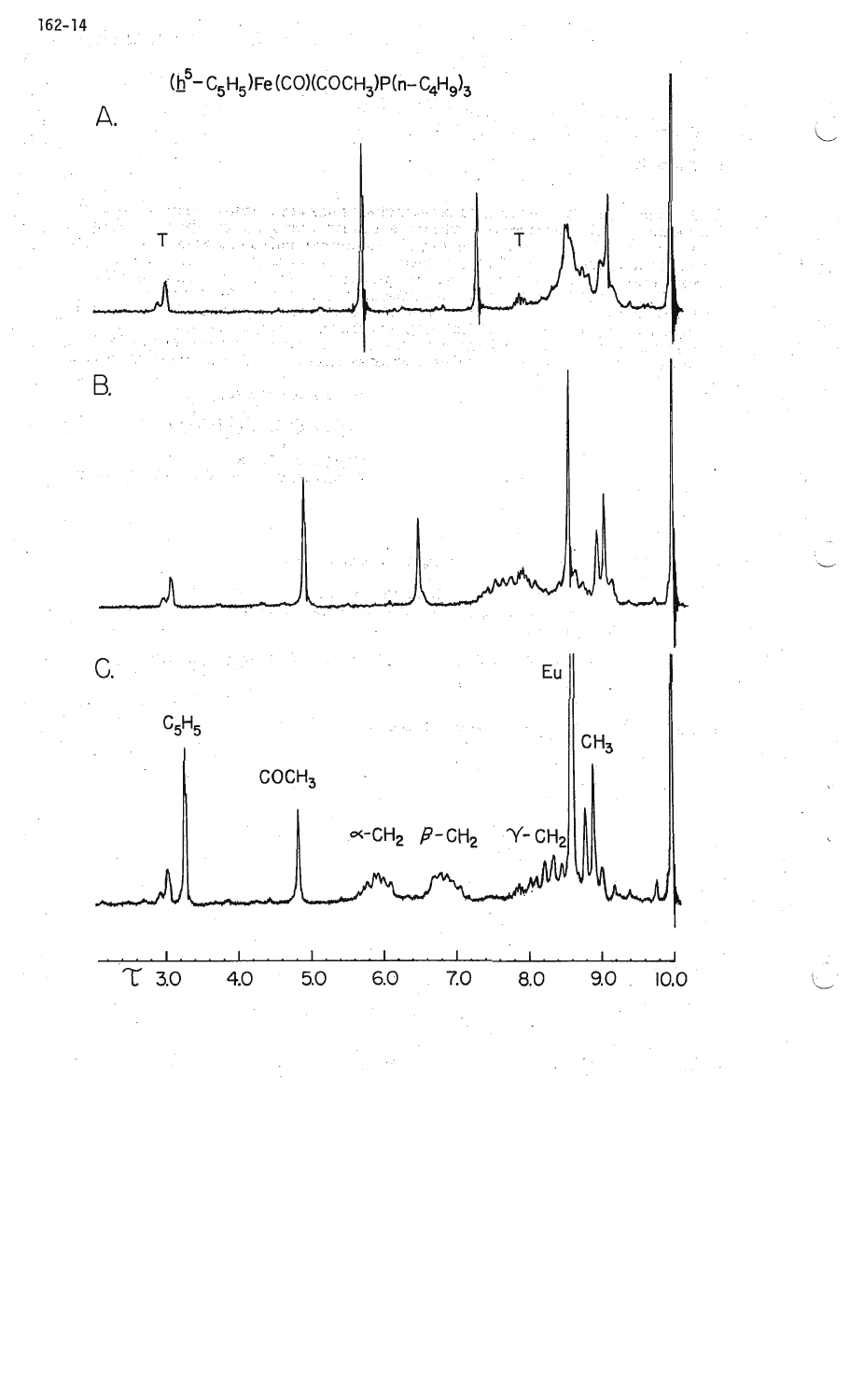162-15

### **The University of Manitoba**

Department of Chemistry Winnipeg 19, Manitoba, Canada

February 18, 1972.

Professor Bernard L. Shapiro, Department of Chemistry, Texas A & M University, COLLEGE STATION, Texas, 77843, U. S. A.

Dear Barry:

Short title: Worked problems or micturated matrices.

In the May issue of the Newsletter I offered a planned - compilation of worked problems from the book by Carrington and McLachlan. The reader response was encouraging and forced me to work (curses!) in the marvellous autumn weather in Oxford. The final, informal collection consists of 250 typewritten pages of 108 of the problems in the monograph. Some copies for lazy learners or busy bodies are still available at \$15.00 a copy.

Best wishes from,

ted Schaefer / p.

Ted Schaefer, ·Professor.

TS/jf

 $\bigcap$ 

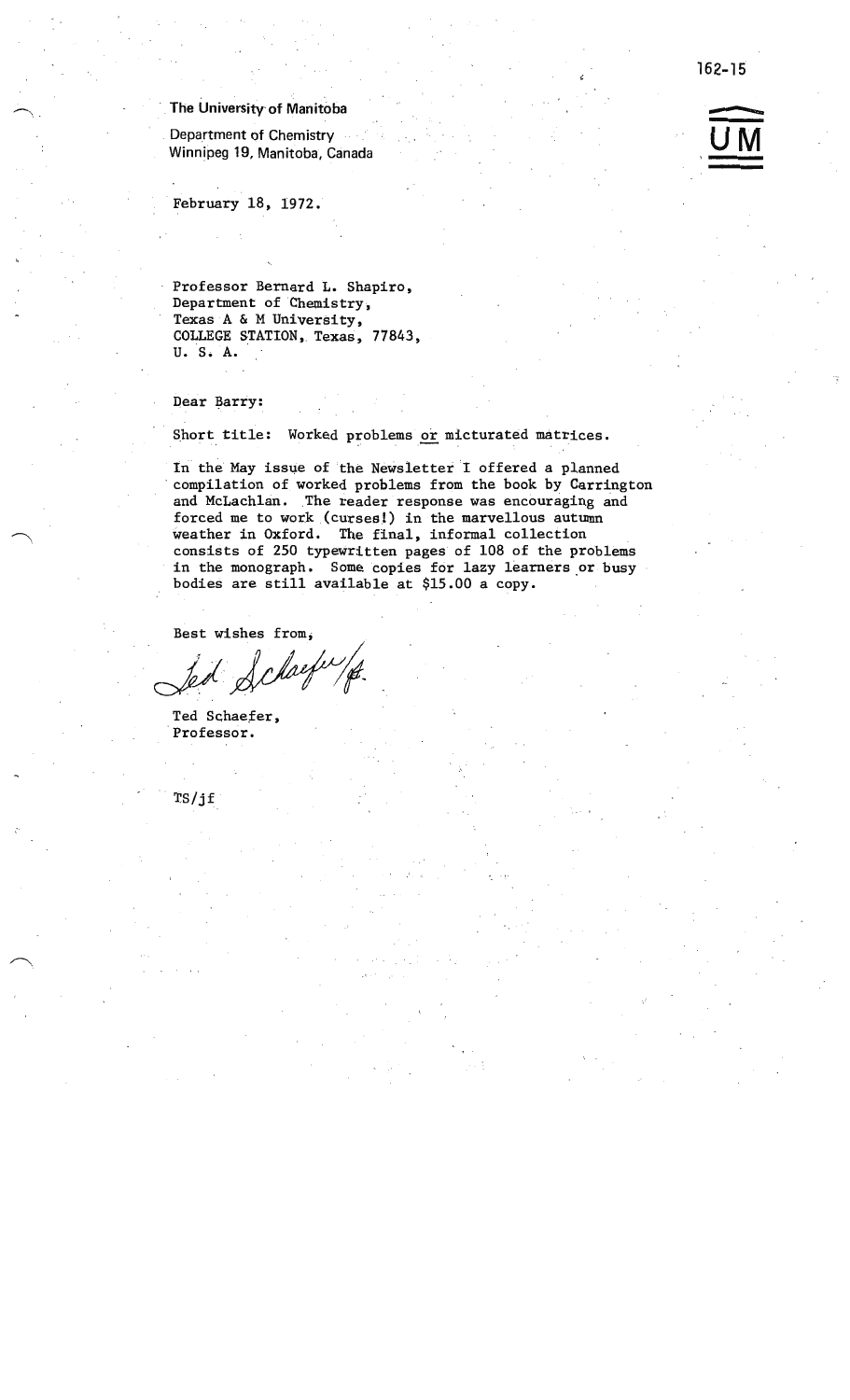162-16

# THE PENNSYLVANIA STATE UNIVERSITY

212 WHITMORE LABORATORY UNIVERSITY PARK, PENNSYLVANIA, 16802

College of Science Department of Chemistry

February 21, 1972

Dr. Berriard L, Shapiro Department of Chemistry Texas A and M University College Station, Texas 77843

Dear Dr. Shapiro:

Recently I have been investigating the interaction of  $Mn(II)$  with various tricarboxylic acids by *CW* NMR. The purpose of this work is to establish the role of metal ions in the mechanism of action of the enzyme aconitase. The progressive saturation technique was used to obtain  $1/T_1$  values of the protons of citrate and trans-aconitate as a function of increasing Mn(II) concentration.



trans-aconitate citrate citrate

In this technique the  $1/T_2$  values are measured and  $1/T_1$  calculated from the expression  $1/T_1T_2 = \omega^2$ , where  $\omega$  is the precession frequency at saturation.

The proton NMR spectrum of tri-sodium trans-aconitate, pD 7.5, consists of a doublet 3.90 ppm downfield from TMS with  $J = 0.78$  Hz representing the methylene protons and a triplet 7.04 ppm downfield from TMS with  $J = 0.78$  Hz representing the methine proton.

When the MnCl<sub>2</sub> concentration is varied from 1-10  $\mu$ M in a 125 mM solution of trans-aconitate the resonance lines of the methylene protons and methine proton broaden and the apparent coupling constant decreases to  $\sim 0.3$  Hz for both the doublet and triplet lines. From  $13-50$   $\mu$ M MnCl<sub>2</sub> the doublet and triplet character of the resonance lines is no longer apparent and the broadening simply increases with added  $MnCl<sub>2</sub>$ . No changes in chemical shift are observed.

In Fig. lA the line width of the methylene and methine resonance is plotted as a function of  $MnCl<sub>2</sub>$ . Three different regions are apparent which exhibit the phenomenon of chemical-exchange spin decoupling discussed by Frankel (1,2). This phenomenon can be observed in coupled proton spectra in which the effect of the paramagnetic metal is to shorten the longitudinal relaxation rate of one proton thereby decoupling it from another proton. Using Frankel's nomenclature, region A, in which the paramagnetic ion has no effect on the apparent J value is not detected. In region B of Fig. **lA** the splitting of the resonance peaks begins to decrease and  $1/T_{2,p} = 1/T_{2,p}$  CH +  $1/T_{1,p}$  CH2 where  $1/T_{2,p}$  CH is the paramagnetic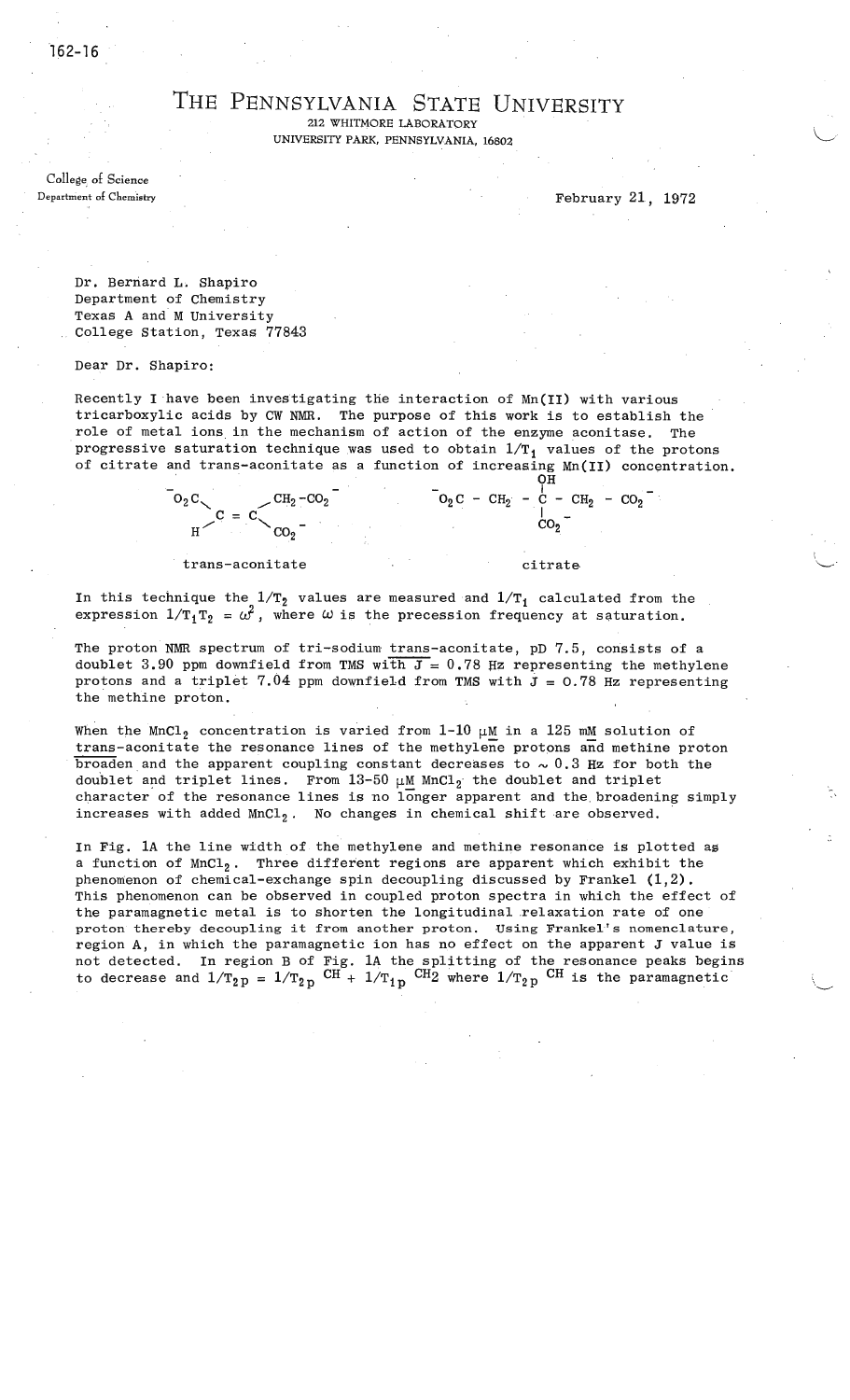contribution to the transverse relaxation rate of the methine proton and  $1/T_{10}$ CH<sub>2</sub> is the paramagnetic contribution to the longitudinal relaxation rate of the methylene protons. The result is that the observed broadening of -CHis greater than that due to  $1/T_{2p}$ CH because -CH- and -CH<sub>2</sub>- are partially decoupled. The "excess" broadening is proportional to and inay be used to estimate  $1/T_{1,p}$ CH<sub>2</sub>. Conversely the "excess" broadening of the  $-CH_2$ - proton may be used to estimate  $1/T_{f,p}$ <sup>CH</sup>. The longitudinal relaxation rates of the -CH- and -CH<sub>2</sub> - protons calculated in this manner ( $1/pT_{1p} = 14,700 \text{ sec}^{-1}$  (CH) and 15,400 sec<sup>-1</sup> (CH<sub>2</sub>)) show reasonable agreement with those obtained by power saturation in region D  $(1/pT_{1p} = 7,100 \text{ sec}^{-1}$  (CH) and  $14,200 \text{ sec}^{-1}$  (CH<sub>2</sub>)). In region C, Fig. 1A, the doublet and triplet are collapsed into single separate lines; however,  $-CH-$  and  $-CH_2-$  are not completely decoupled. Complete decoupling has been achieved in region D where  $1/T_{2,p} = 1/T_{2,p}^{C}$ CH =  $\pi\Delta\nu$  which means that the observed line broadening at half height  $(\triangle v)$  no longer contains a contribution from  $1/T_{1,p}$  of  $-CH_2-.$ 

Neglecting the decoupling contribution to the line broadening in region B would therefore yield values of  $1/T_{2p}$  for the methylene and methine protons too large by factors of 1.7 and 2.0, respectively and lead to incorrect values for  $1/T_1$ .

The proton *NMR* spectrum of tripotassium citrate, pD 7.5, is an AB pattern centered at 3.10 ppm downfield from TMS. At Mn(II) concentrations up to 200  $\mu$ M where the four lines can no longer be distinguished the line broadening is linear. The coupling constant  $JAB$  remains 15 Hz up to the limit where it can be measured in the spectrum. The implication is that the line broadening measures the paramagnetic contribution to  $1/T_{2,p}$  without a contribution due to decoupling.

Sincerely,

Joseph) Villapauca

Joseph J. Villafranca Assistant Professor of Chemistry

 $\rm JJV/bhs$ 

- Frankel, L. S., J. Chem. Phys.,  $50,943$  (1969).
- 2) Frankel, L. S., J. Mol. Spec., 29, 273 (1969).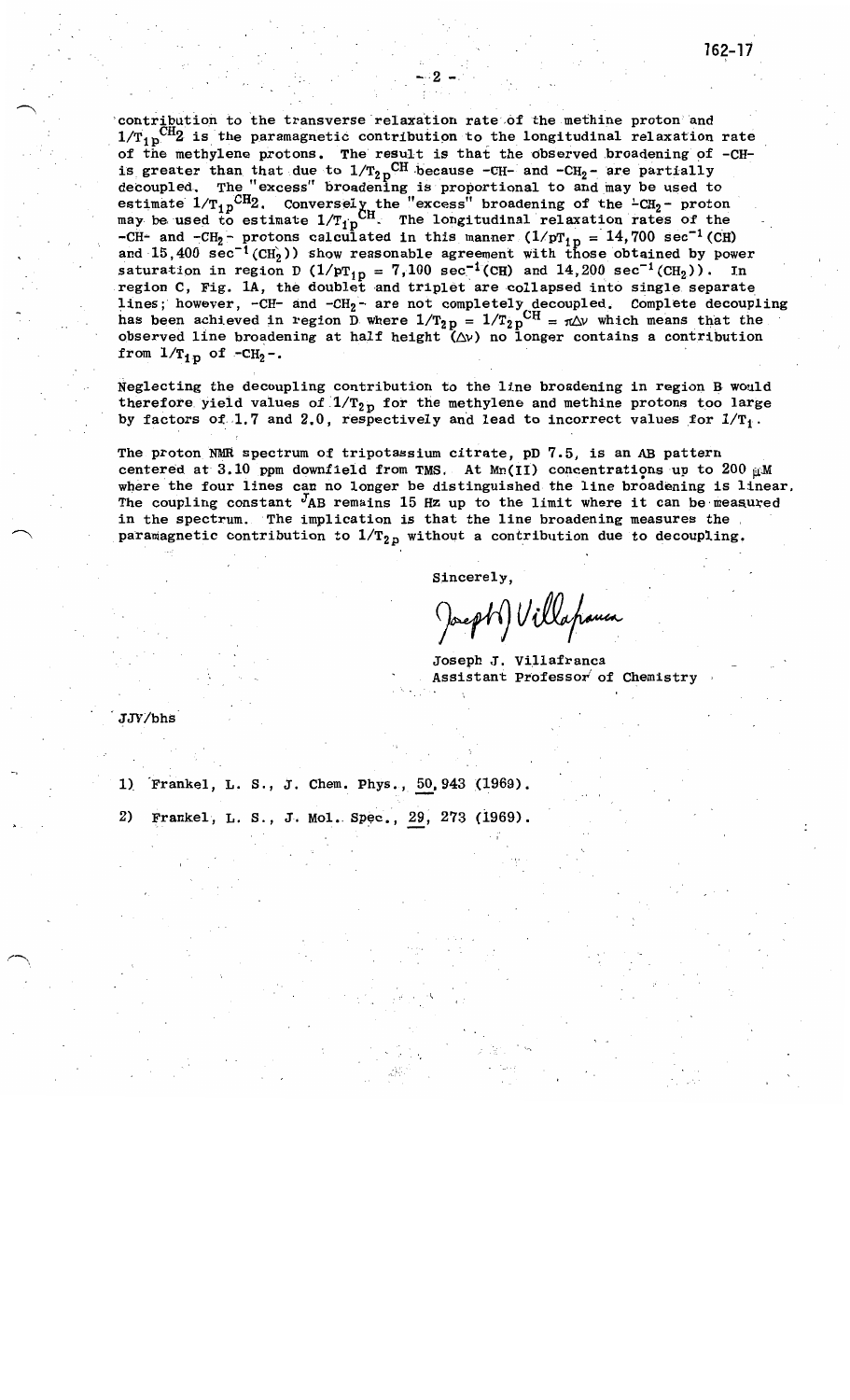

ŋ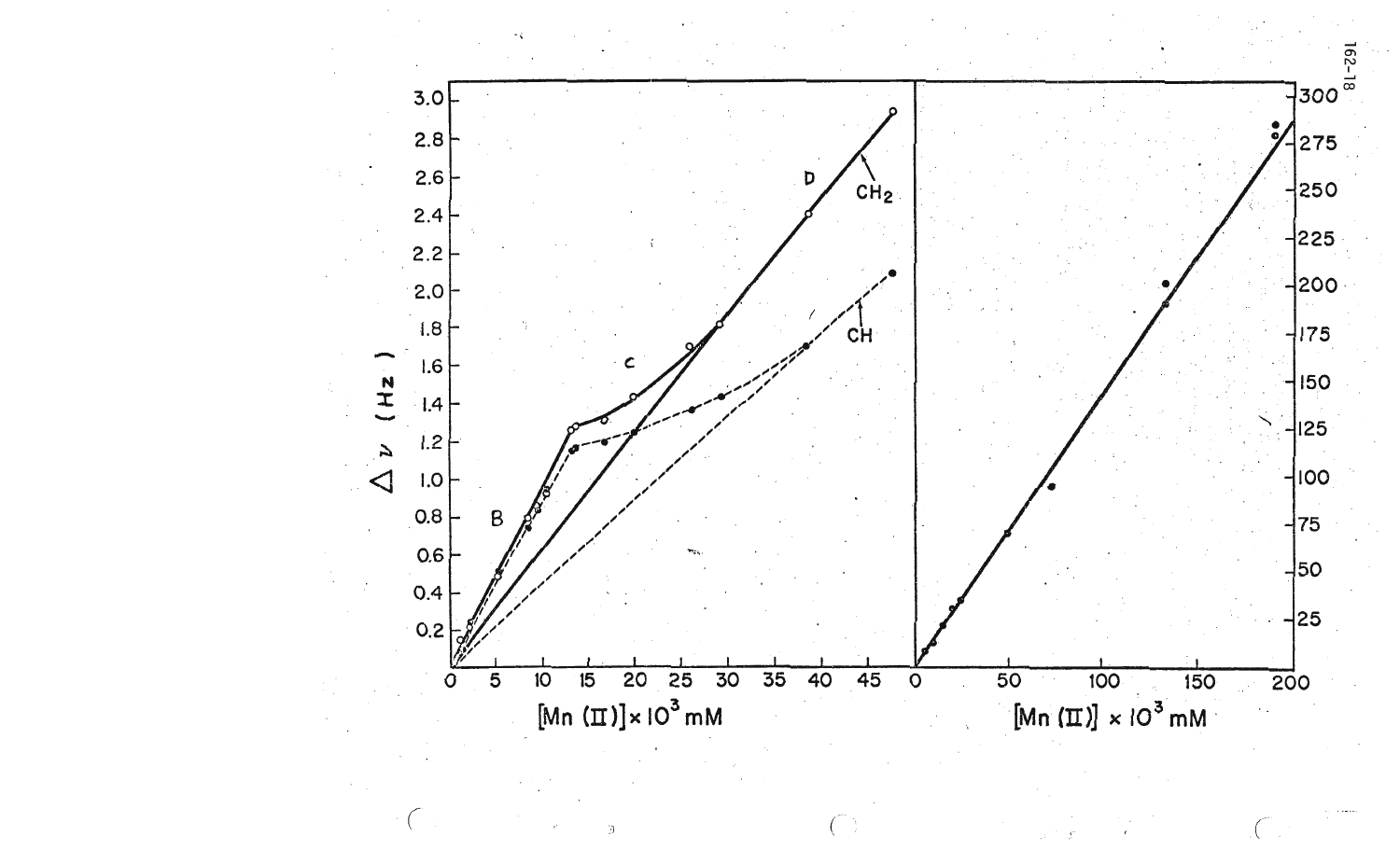*Duke University* .<br>DURHAM<br>TH CAROL

**DEPARTMENT OF CH E MI S TRY PAUL M. GROSS CHEMICAL LABORATORY** 

February 22, 1972 **TELEPHONE 919-684-2414** 

Professor Bernard L. Shapiro Department of Chemistry Texas A and M University College Station, Texas 77848

Dear Professor Shapiro,

#### Stereospecificity in One-Bond and Two-Bond P-C Coupling in Phosphines

Stereospecific  $13C-31P$  couplings for the ring methyl signals are observed in the cis-trans isomers of 1,2-disubstituted and 1,2,5-trisubstituted-3-phospholenes. Although stereospecificity in  ${}^{1}$ H- ${}^{3}$ <sup>P</sup> coupling in cyclic phosphines is a well-known phenomenon, we think this is the first observation of its occurrence in <sup>13</sup>C n.m.r. spectroscopy.



 $^2J$ <sub>PCCH<sub>3</sub></sub>





singlet 30 Hz



singlet 32 Hz



The corresponding phospholene oxides do not exhibit such stereospecificity, and this is true of  $H^{-3}$ <sup>1</sup>P coupling as well.

Steric effects also influence one-bond  $1^3C-3^1P$  coupling for the P-CH<sub>3</sub> group above; the cis isomer has a value of 21.5 Hz, the trans  $17.5$ . Gray and Cremer have recently [Tetrahedron Letters, 3061 (1971)] pointed out the uniqueness of this effect, discovering it in certain phosphetane oxides but not in phospholene oxides.

This report is to be credited to the account of P. W. Jeffs of this Department.

L. D. Quin J. J. Breen S. I. Featherman R. C. Stocks

 $LDQ/mc$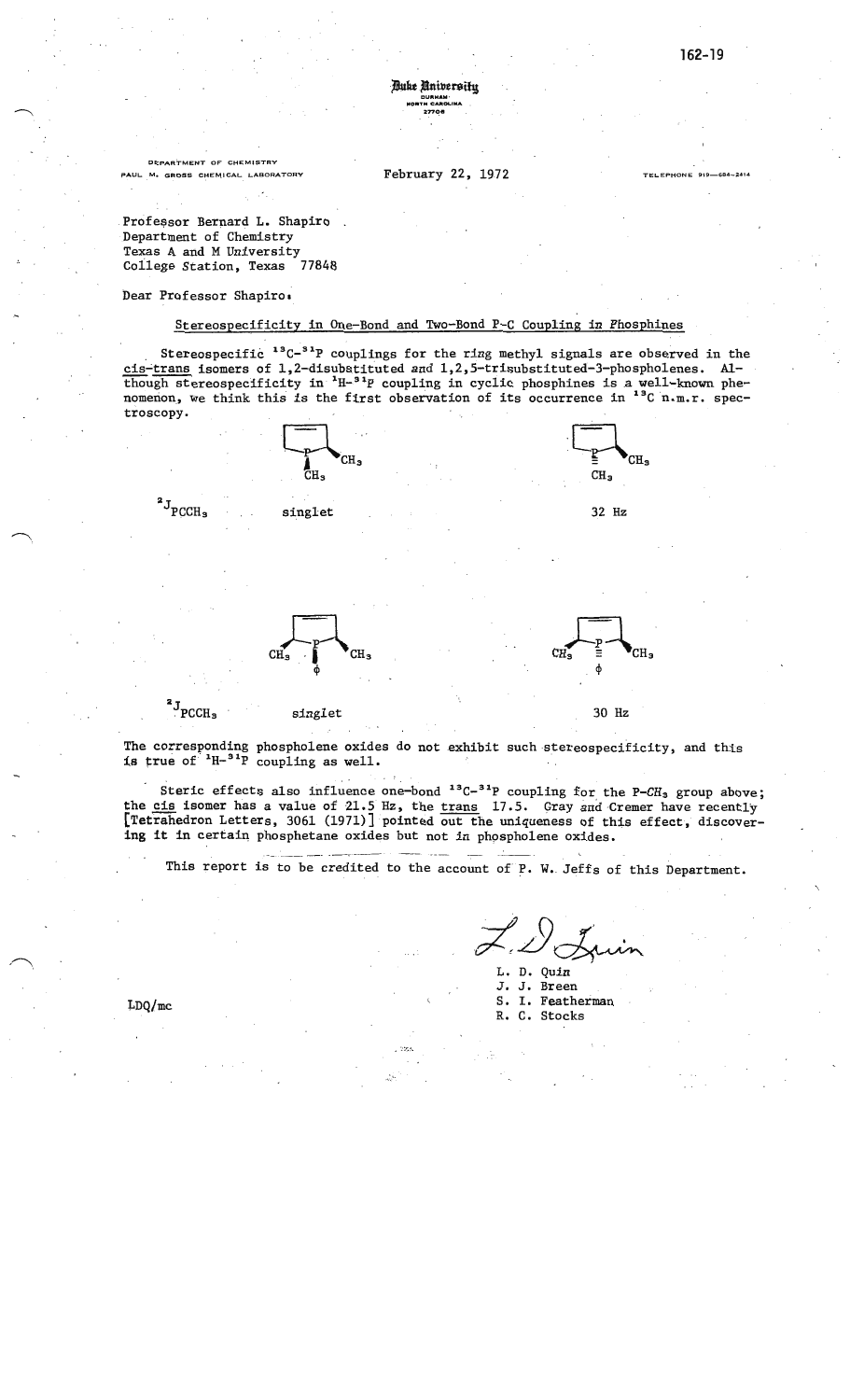162-20



# **THE PROCTER & GAMBLE COMPANY**

.. P. 0 . BOX 39175 . MIAMI VALLEY LABORATORIES CINCINNATI, OHIO 45239 February 28, 1972

Professor Bernard L. Shapiro Department of Chemistry Texas A&M University College Station, Texas 77843

Dear Professor Shapiro:

We have recently converted one of our Varian HA-100 spectrometers to observing phosphorus-31 in the centerband sweep mode. This scanning method is desirable because it provides a constant analytical channel phase, eliminates base line distortions and requires a minimum intensity lock signal. We are using a Hewlett-Packard 5105A/5110B frequency synthesizer/driver and a Boonton 230A RF power ampiifier to provide the 40.5 MHz sweep and a Wavetek 111 VCG for the sideband sweep. The sweep voltage is obtained from a Fabri~tek 1064 computer. A phase control has been added to the internal reference stabilizer circuitry to adjust the analytical phase independent of the lock channel. A Varian 5 mm P-31 probe is used. A 1 mm ID capillary of  $P_A O_6$  provides the lock signal. The system affords a very stable lock signal (monitored at point "P" of J-1316 of the internal reference stabilizer V-4354A) in the 100 ppm sweep range at the sweep rate of 40.5 Hz/second.

We find this scanning technique superior to the fixed RF mode where we were limited to 25 ppm sweep range and the changes in the analytical phase made spectrum integration almost useless.

Enclosed is a spectrum of 5% dimethyl methyl phosphonate in  $\texttt{CC1}_{\wedge}$ , averaged 80 times in the CB. sweep mode.

Sincerely yours,

THE PROCTER & GAMBLE COMPANY Research & Development Department

(i) Sazavstu

C. D. Sazavsky

lw

Title: "Observing  $31<sub>P</sub>$  in the centerband sweep mode."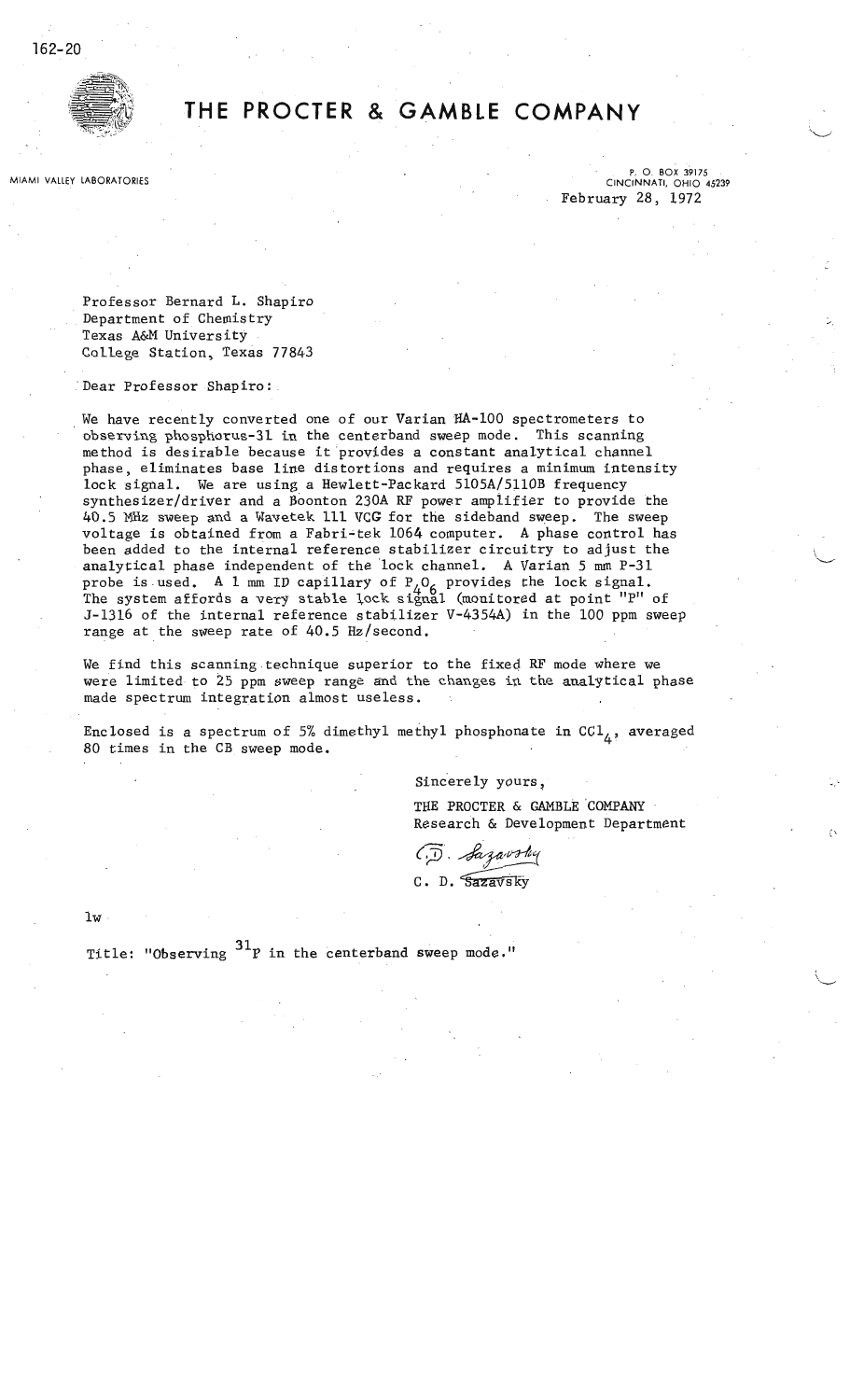$^{31}$   $_{\rm P}$  NMR SPECTRUM SAMPLE  $EAB-HR-151$  $1 ppm = 40.5 Hz$ **REMARKS** CB Sweep Mode dimethyl methyl phosphonate  $( )$  H<sup>1</sup> Decoupling NO. % SOLUTION  $(x)$  No Decoupling 5 **OPERATOR** ශි Averages . 80 SOLVENT  $\mathcal{LCI}_{\mu}$ **DATE**  $2/14/72$  $H_3PO_4 = 0$  ppm Mhortunaandompoyaanaandompolaandompaanaanaanaanom in ppm from  $\rm\,H_3PO_4$ -25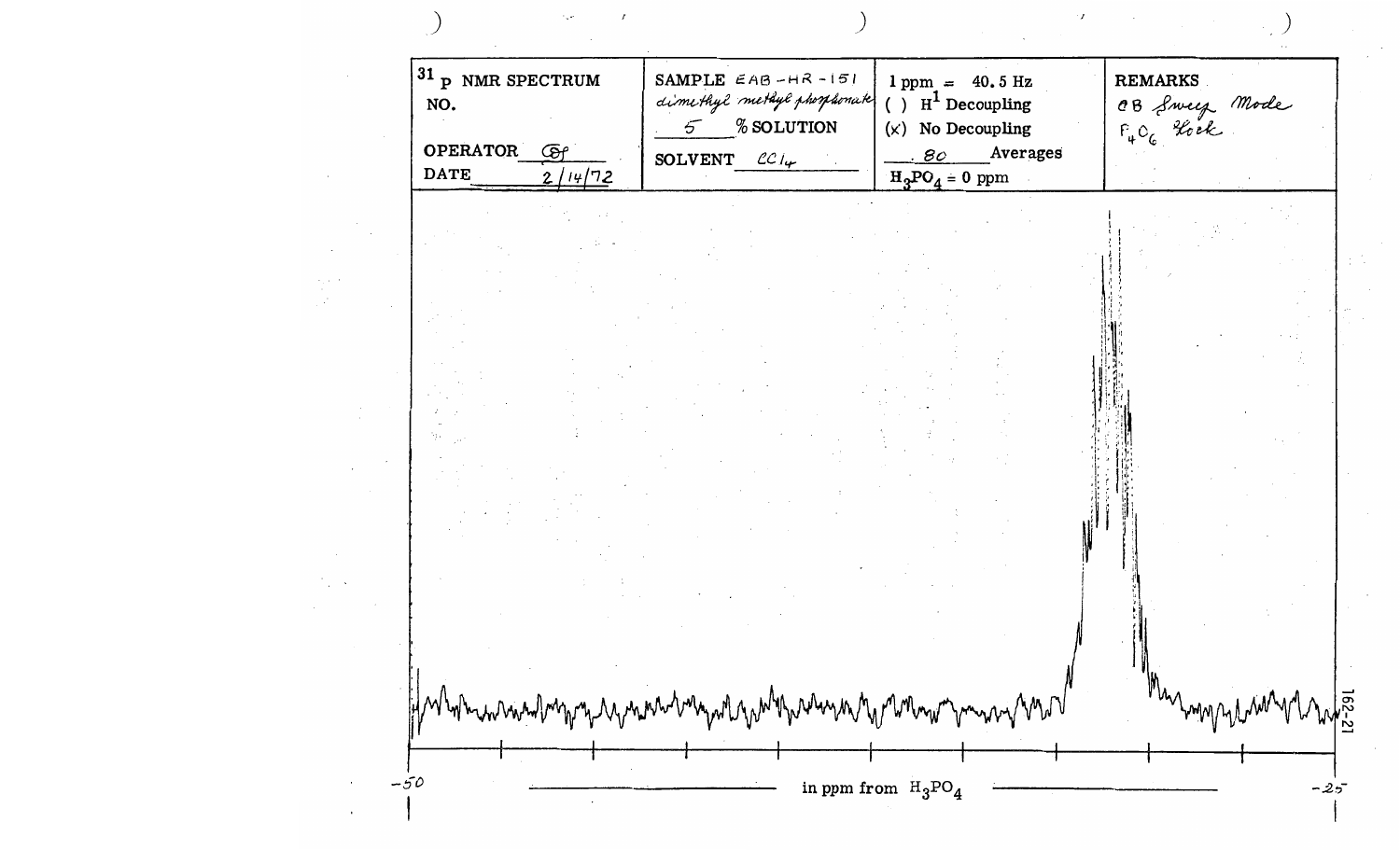PO Box No 42 Hexagon House .Blackley Manchester M93DA

Telephone 061-740 1460 Telex 667841/2/3 · Telegrams Bridycor Manchester

162-22

;Professor B.L.Shapiro

Department of **Chemistry**  Texas A and M University College Station Texas 77843 U.S.A.

Your ref Our ref

**Organics Division** 

**·Imperial Chemical\_ Industries Limited** 

makers of dyestuffs, pigments, industrial and polyurethane chemicals

Date 28 Feb 72

### USE OF AN FT 1 00 UNIT IN A **TIME-SHARED** COMPUTER SYSTEM

Dear Professor Shapiro,

Our spectroscopic laboratories contain **a** Ferranti Argus 500 computer (16K store; 24-bit word) with a 625K disc backing store. We use the computer in a time-shared mode, incorporating an eight channel multiplexer system to collect data from a variety of experiments simultaneously. Proton Fourier transform NMR facilities have now been incorporated into the system. A Varian FT 100 unit was purchased and attached to our existing HA 100 spectrometer, but the interfacing of this unit to the Argus 500 and the associated software were our own responsibility. The use of a time-shared computer gave us some interesting problems and the notes below may help people who are considering similar systems.

Using. the time-shared principle, since it cannot be guaranteed that at any particular instant the computer will be able to accept data, it is necessary for the computer to control the operation of the FT 100 unit. Thus pulse interval control is achieved in our system by having the computer send a continuous train of pulses (at 240  $\mu$  sec intervals) to a small hardware unit, which monitors these and delivers the initiation command itself to the FT 100 unit at desired intervals from 0.25 to 4 sec (or longer with slight modification, if required). The Rf pulse length is left under the normal internal control of the FT 100 unit.

Unfortunately the FT 100 unit does not respond instantaneously to the computer derived initiation command. A varying delay occurs because the FT 100 unit always produces the actual Rf pulse when the lock reference frequency is going negatively through zero. In our system this produces special problems

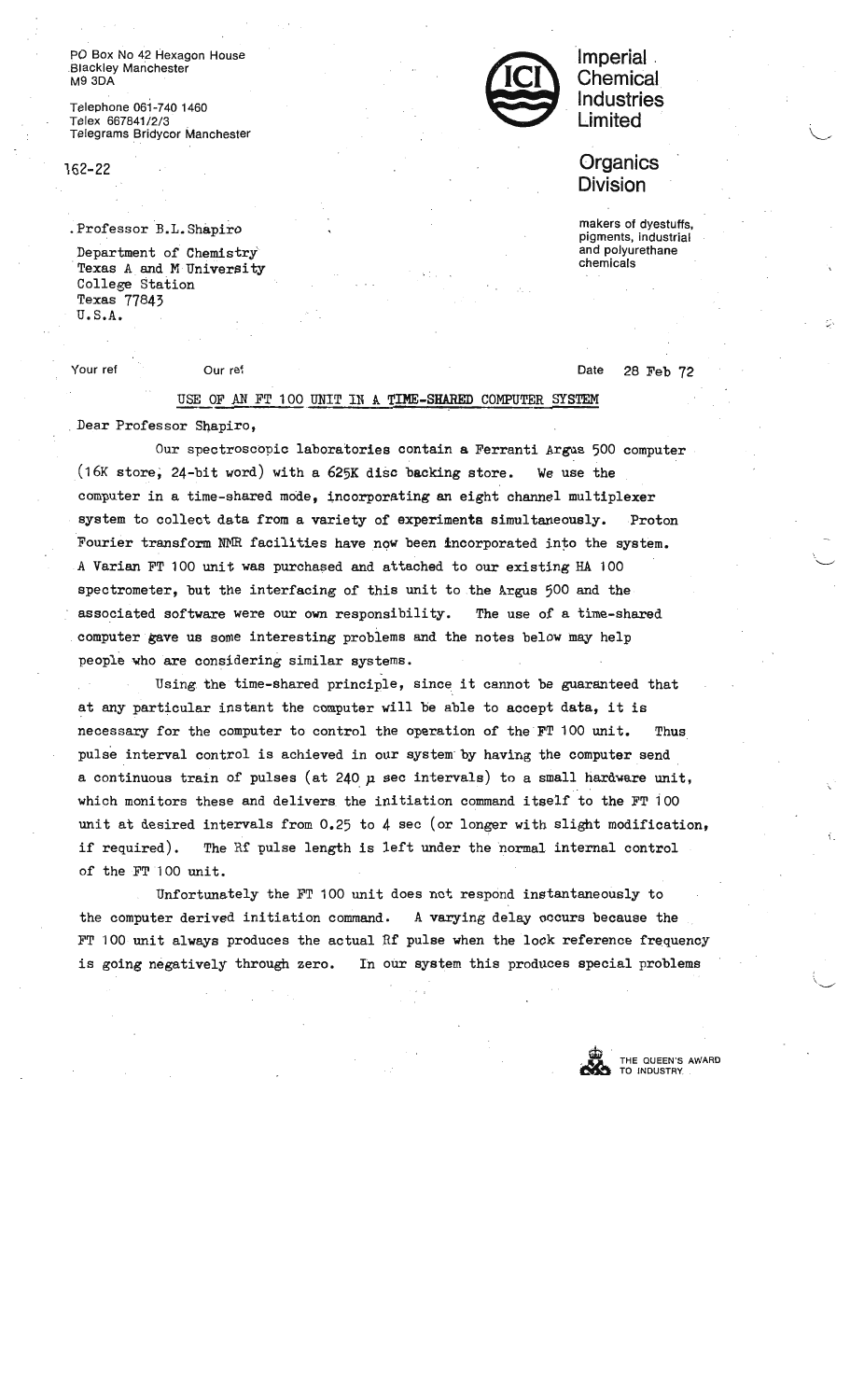since the digital sampling of the free induction decay must always be locked to the actual Rf pulse time, if catting is to be implemented properly.

 $- 2 -$ 

The varying delay produces a situation where the digital sampling of the FID, al though of the same frequency as the computer sampling (it is afterall driven by the computer) is out of phase with it by a degree which . changes from pulse to pulse. To cope with this, additional circuitry was devised which registers the phase difference for each pulse and utilises a . sample and hold amplifier to acquire the samples at the correct time and hold them until the next computer sampling interval.

Collected FID data passes via one of the multiplexer channels and a  $14$ -bit  $A/D$  converter onto disc. The multiplexer system requires continuous data acquisition with a channel sampling interval of 240  $\mu$  sec. This in general leads to the acquisition of two sorts of unwanted data:-

 $(i)$  Excess data are collected at the end of each FID. Hence a marker bit had to be introduced into the word corresponding to the first digitisation point of each FID, so that the requisite number of points for processing can be selected subsequently by software. Since only 14-bit data are collected, the marker bit is placed in one of the more significant bits of .the 24-bit computer word.

(ii) Since the channel sampling interval is fixed, the data acquisition rate can be faster than required, leading to too much data on disc. This calls for a software sort of the data before processing.

Other parts of the system are more straightforward. Communication with the computer is via a teletype in conversational mode and the Cooley-Tukey algorithm is used for transformation. The initial and final phase correction controls of the FT 100 unit are retained and in our system a diplexer samples the variable voltages from these two controls. These voltages are digitised using a 12-bit ADC and placed in core via a digital input. Output from the computer goes via a 10-bit DAC to a storage/variable persistance oscilloscope or to the HA. 100 recorder with the stepper motor under computer control.

We would be happy to discuss the system in greater detail with any interested parties, if they would contact us. otur~ly, A. MbA-jd *t,,jj~* 

*..1* 

A.E.Fontaine **A.Mathias A.M.Wilde •** .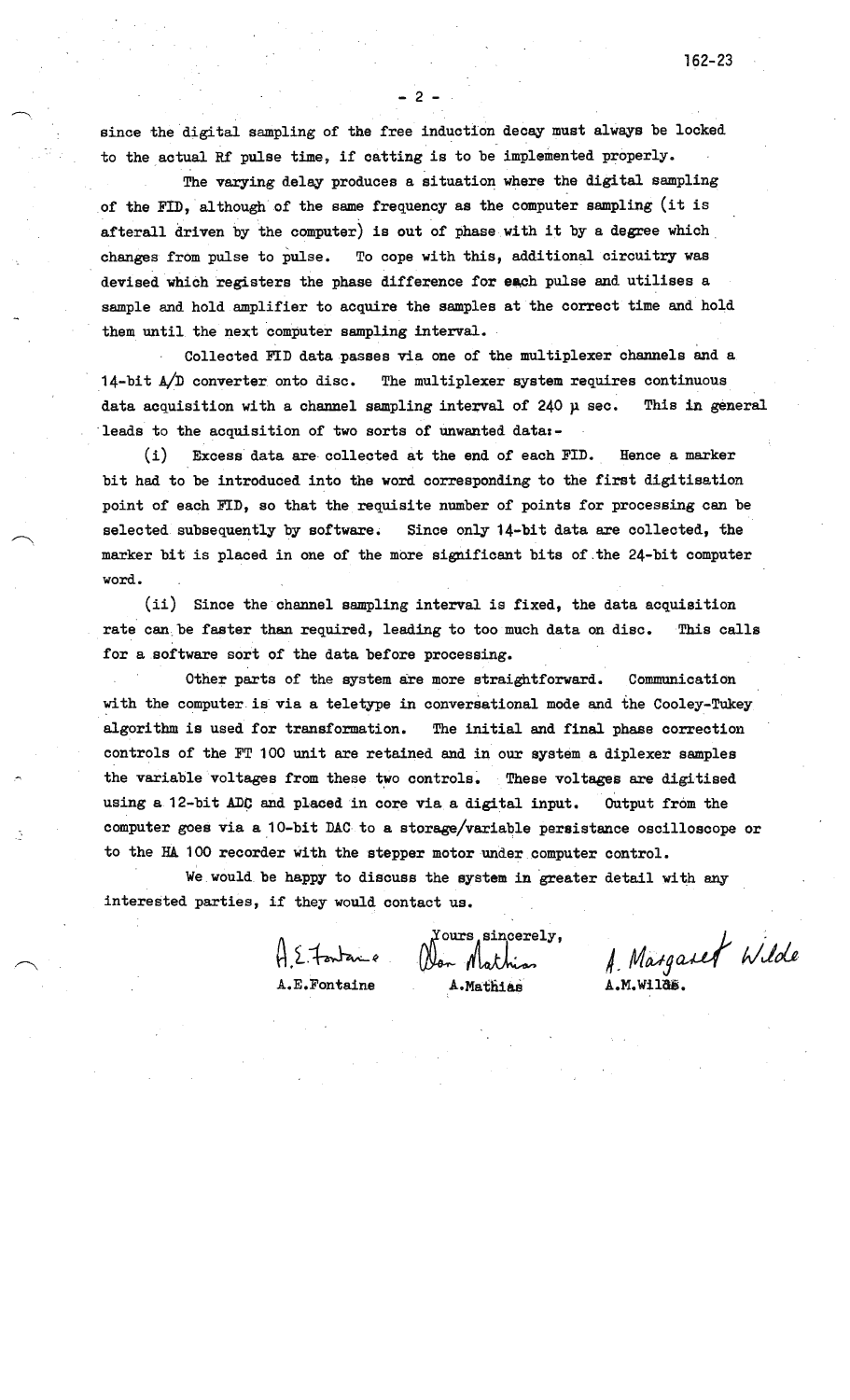#### ABBOTT LABORATORIES , SCIENTIFIC DIVISIONS

NORTH CHICAGO, ILLINOIS 60064

March 1, 1972

Dr. Bernard L. Shapiro Department of Chemistry Texas A & M University College Station, Texas 77843

Dear Professor Shapiro:

#### The Solution Conformation

### of  $(+)$ -Tubocurarine Chloride

The first postulated and widely accepted structure of  $(+)$ -tubocurarine chloride (1), a member of the bisbenzylisoquinoline family of alkaloids  $(1,2,3)$ , was a tetra-N-methyl diquaternary salt. Recently workers at the Wellcome Research Laboratories have revised this structure (4) and proposed that it is a tri-Nmethyl quaternary hydrochloride (2). They further have shown that (+)-chondrocurarine chloride is the tetra-N-methyl diquaternary compound 1 and not a positional isomer of (+)-tubocurarine chloride. These studies profited from the isolation of the di-N-methyl dihydrochloride,  $(+)$ -tubocurine chloride  $(3)$ .

In order to obtain additional nmr evidence for the structure of (+)-tubocurarine chloride, the low field portion of the spectrum in DMS0- $d_{\zeta}$  was carefully scrutinized. At ambient temperature the resonances are broad and ill defined (Fig.la); however, one unusual feature can be observed. A singlet resonance appears at  $4.80$  ppm which can only be assigned to an aromatic proton of either of the two tetrahydroisoquinoline groups. The doublet to slightly lower field was shown to arise from the proton at one of the asymmetric centers  $\alpha$ -to the ring nitrogen by spin-decoupling experiments.

Interestingly when the solution was heated to 90 $^{\circ}$  and then to 125 $^{\circ}$ , the chemical shift of the doublet resonance remained unaffected while the singlet shifted downfield until it reached 5.08 ppm (Fig.lb and c).

A number of changes in the position of other aromatic proton resonances are also observed when the temperature is increased. The doublets centered at  $6.10$  and



 $\frac{1}{2}$  $R_1 = R_2 = R_3 = R_4 = CH_3$ I  $\frac{2}{\pi}$  $\frac{3}{2}$ 3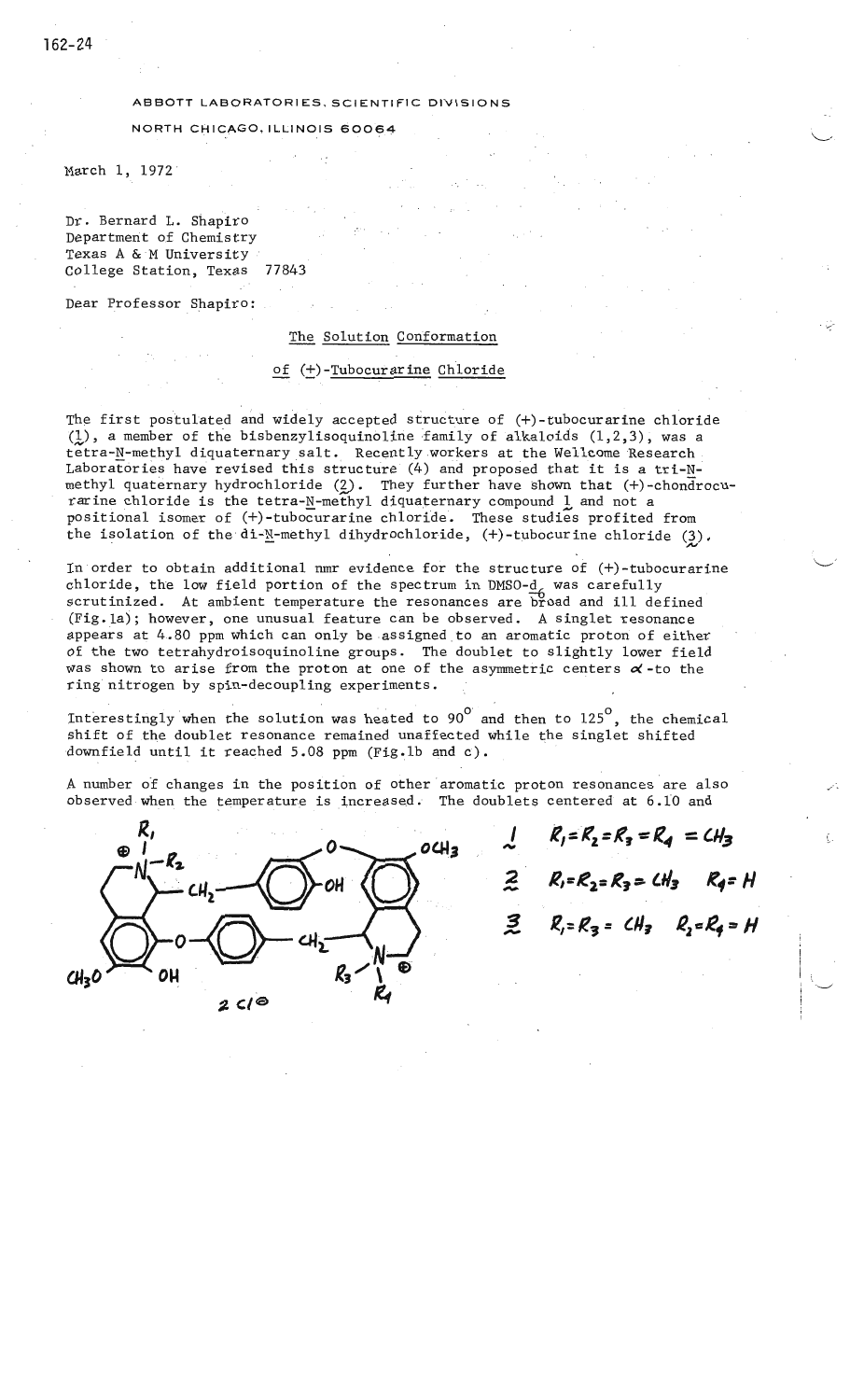$6.52$  ppm in the ambient temperature spectrum as well as resonances in the 6.8-7.2 ppm region broaden and coalese to a single broad resonance at 6.66 ppm at  $125^\circ$ .

The resonances unaffected by heating consist of two additional singlets (6.79 and 6.86 ppm) and an ABX pattern (7.04, 6.89, and 6.54 ppm;  $J_{AX} = 2$  Hz,  $J_{\text{py}}$  = 0 Hz, and  $J_{\text{AP}}$  = 8 Hz). The two singlet resonances arise from the remain- $\frac{10}{100}$  tetrahydroisoquinoline aromatic protons and the ABX pattern from the protons of the trisubstituted aromatic ring. Therefore, by a process of elimination the aromatic resonances which broaden and coalese can be attributed to the protons of the disubstituted aromatic ring.

These observations can be explained when the solution conformation of (+)-tubocurarine chloride is considered. (Fig. 2). The conformation correctly incorporates the configurations determined by Tomita (5) for the two asymmetric. centers.

The bulk of the aromatic rings requires that they be oriented perpendicular to the plane of the tetrahydroisoquinoline rings. This relationship places one aromatic proton of the tetrahydroisoquinoline hydrochloride ring over the center of the disubstituted aromatic ring. Because of the nature of the mag-. netic anisotropy of the aromatic ring this arrangement results in the anomalously high field chemical shift of the singlet resonance. The proton on the asymmetric carbon of the quaternary tetrahydroisoquinoline ring is oriented at the periphery of three aromatic rings and therefore deshielded relative to the analogous proton of the tetrahydroisoquinoline hydrochloride group which is affected by only two aromatic rings.



.....

2

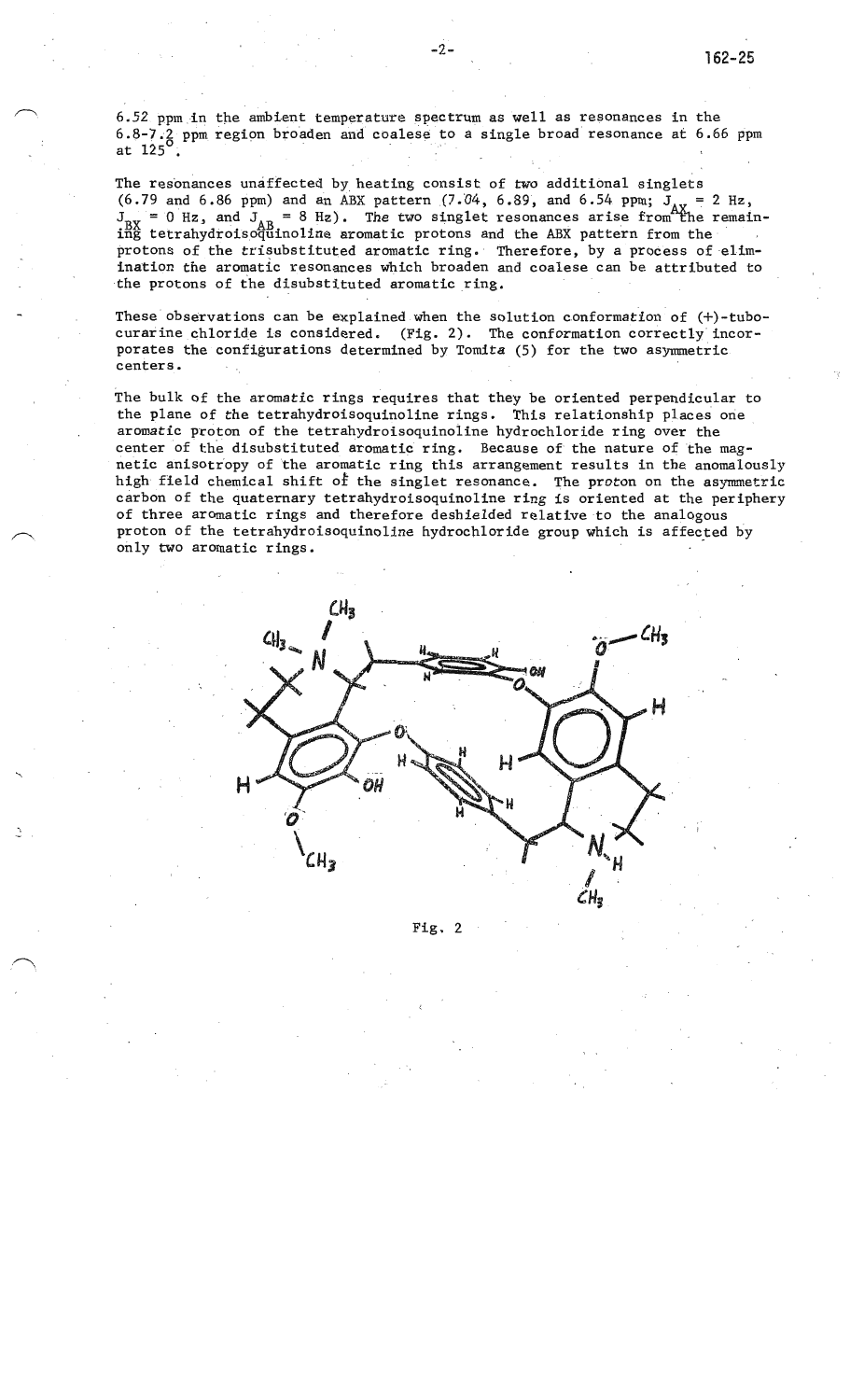Dreiding model constructions of this conformation reveal that the disubstituted aromatic ring can rotate along the axis between the p-substituents although nearby substituents are likely to cause this rotation to be hindered. The nmr spectra confirm that at ambient temperature the rotation is hindered and the four protons of this ring are non-equivalent (ABCD system) and give rise to four doublet of doublet resonances. At elevated temperature the rate of rotation increases and the four resonances begin to coalese to an AA'BB' pattern. Increased rotation of the aromatic ring also affects the chemical shift of the tetrahydroisoquinoline hydrochloride aromatic proton. A shift to lower field is observed since the shielding by the disubstituted aromatic ring decreases as the rotation rate increases due to a change in the time averaged orientation of the two rings.

The trisubstituted aromatic ring does not rotate even at elevated temperature because of its meta-attachment to the tetrahydroisoquinoline rings. Therefore the resonances of these ring systems are unaffected by elevated temperature as is the chemical shift of the proton on the asymmetric carbon of the tetrahydroisoquinoline quaternary salt group.

;,.., ;

i  $\leq$ 

These considerations confirm in part the structure proposed by the Wellcome group. In addition, evidence for the solution conformation including the presence of biphenyl-like hindered rotation has been obtained. Totally analogous results have been obtained with  $1$  and  $3$ .

#### REFERENCES

(1). M. Kulka, in "The Alkaloids, Chemistry and Physiology", Vol. IV, R.H. F. Manske and H. L. Holmes, Ed., Academic Press Inc., New York, 1954, p. 199-243.

(2). M. Kulka, ibid, Vol. VII, 1960, p. 439-470.

- (3). M. Curcumelli-Rodostamo and M. Kulka, ibid, Vol. IX, p. 134-170.
- (4). A. J. Everett, L. A. Lowe, and S. Wilkinson, Chem. Comm., 1020 (1970).
- (5): M. Tomita and J. Kunitomo, Yakugaku Zasshi, 82, 741 (1962); C. A., 58, 4613 (1963).

Singerely *\_,l,.el:* cZ{,,c · \_) 2 *fkt-t•-t.\_\_* 

Richard S. Egan nmr lab, D-482

msg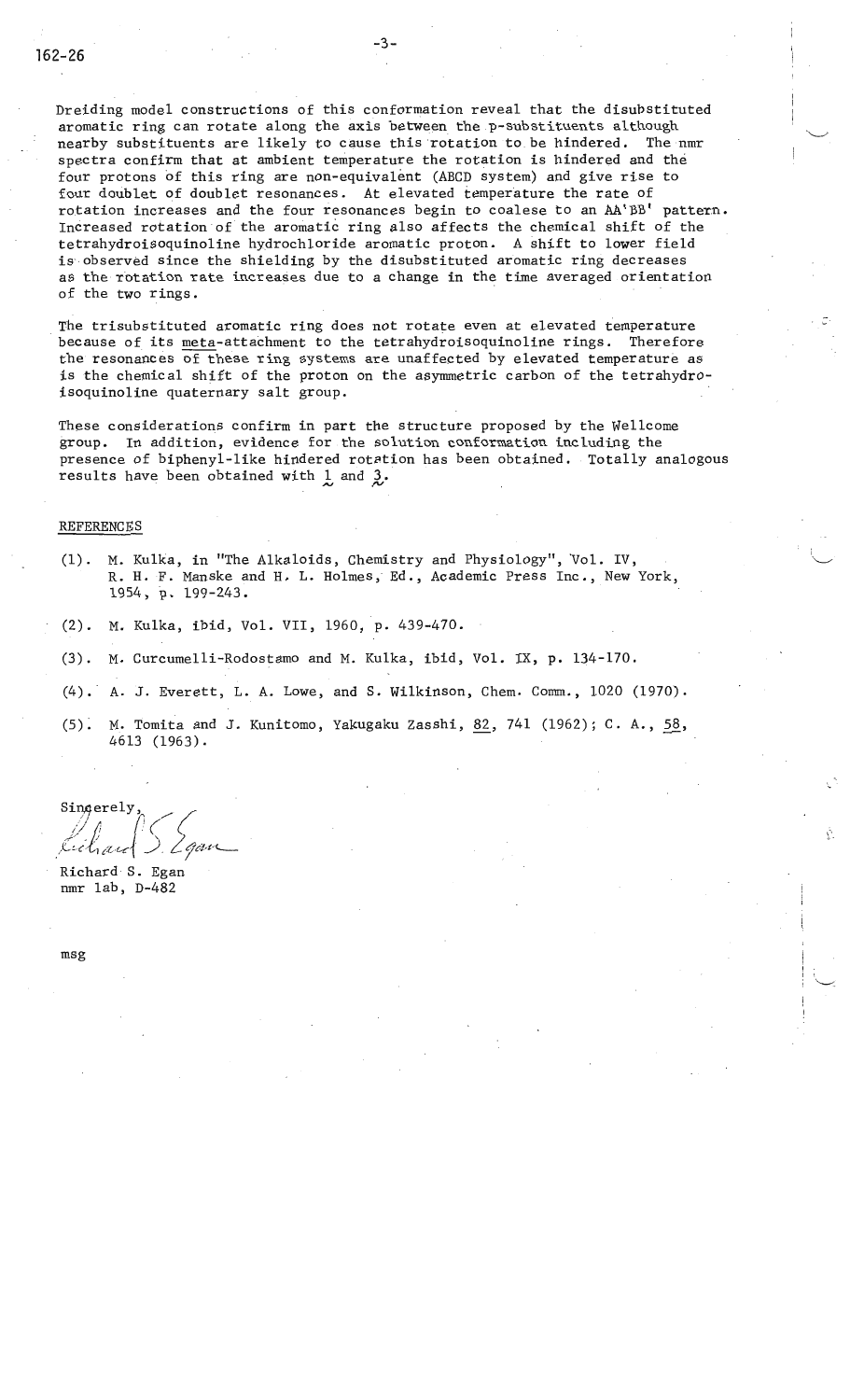

Downfield region of the nmr spectrum of  $(+)$ -tubocurarine<br>chloride in DMSO- $\underline{d}6$  solution at various temperatures. Fig. 1

 $a =$  ambient,  $b = 90^{\circ}$ ,  $c = 125^{\circ}$ 

Ĵ.

 $162 - 27$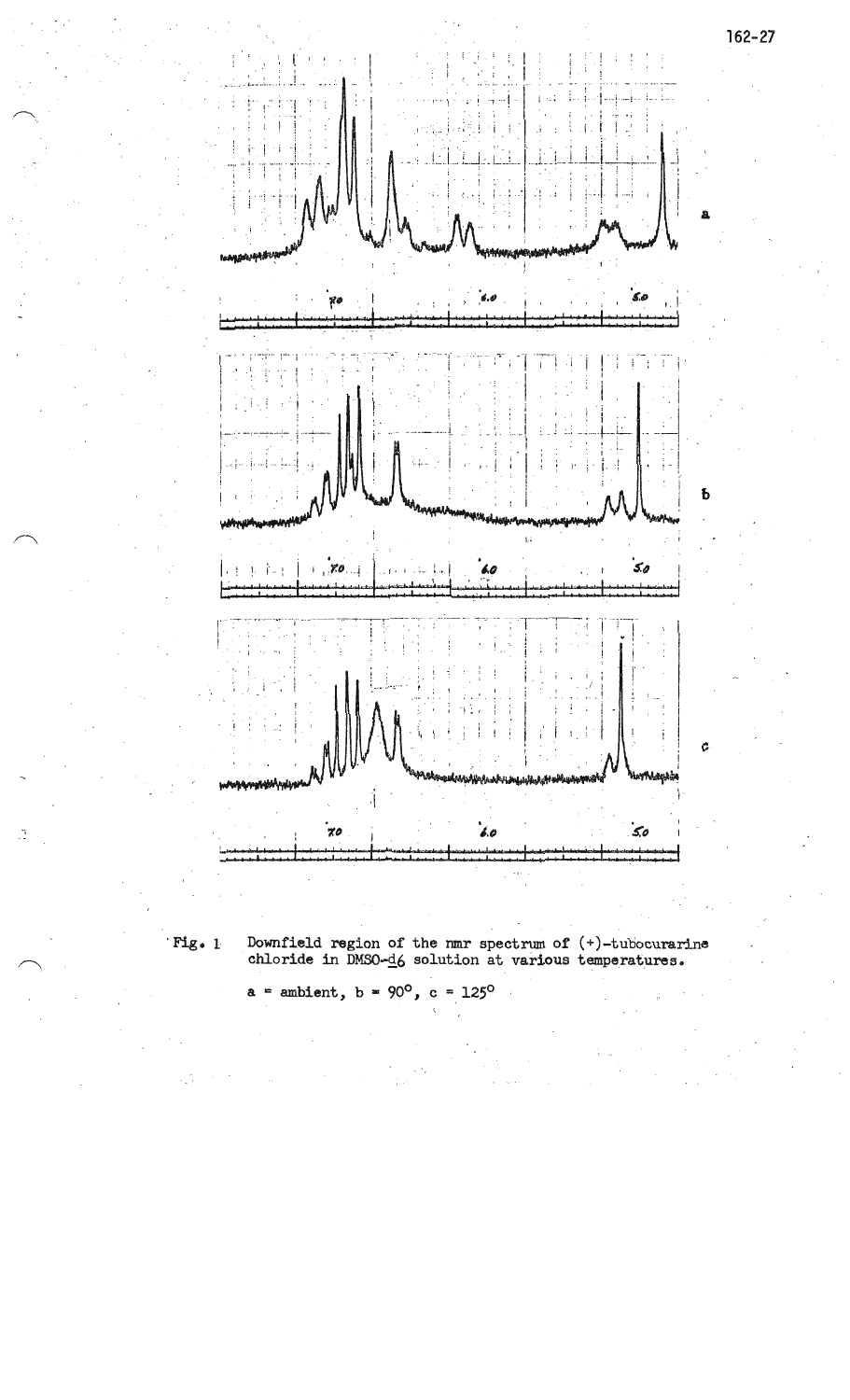162-28

# UNIVERSITI MALAYA

Department of Chemistry Lembah Pantai · KUALA LUMPUR MALAYSIA

Bil. Kami:



**ALAMAT KAWAT: UNIVSEL TALIPON:** 54361 (6 Saraf)

 $\sim$ 

February 26, 1972

Professor Bernard L. Shapiro Department of Chemistry Texas A & **M** University College Station, Texas 77843

Dear Professor Shapiro:

# HOW TO SHIFT THE MALAYAN PENINSULA OR THE USE OF  $Pr(TTA)$ <sub>3</sub> AS A SHIFT REAGENT FOR BENZYLIC SYSTEM

Keeping up with the "in-thing" in lanthanide chemistry, we are currently investigating the use of various lanthanide(III) complexes as shift reagents. Last winter when **we** saw the clouds appearing behind the Pantai Hills (our University is situated in very pleasent surroundings in Pantai Vailey), some of our final year students got up the courage to investigate various aspects of lanthanide chemistry. Mr Kong Sian Chin thought that he might succeed in moving the three peaks of the Pantai Hills and started using tris-thenoyltrifluoroacetonate complex of Pr(III) as shift reagent for benzyl alcohol (for historic reason only).

He tumbled on a very "hot-field" and he was pleasently surprised to see that all peaks (ortho, meta,  $CH<sub>2</sub>$  and OH protons) in benzyl alcohol move up-field as expected, except for the peak of para proton, which exhibited an unexpected down-field shift. This "pulling apart" effect of  $Pr(TPA)$ <sub>3</sub> reagent got us started with our romance with the benzylic system and sure enough the up-field shift of the ortho and meta protons and the down-field shift of' the para proton were also observed for benzylamine and dibenzylamine (Figure). ·

When the "romance" was at its peak, I picked up the bottles of dibenzylether and tribenzylamine just to confirm our observations. The peaks of "Pantai Hill" showed some resistance and remained practically unshifted (Figure). This was quite a surprise for us and we are at present busy checking all the benzylic systems we can get our hands on to reveal the "Benzylic Mystery".

Sincerely yours,

 $\mathcal{A}$ .  $\phi$   $\mathcal{A}$   $\mathcal{A}$   $\mathcal{A}$   $\mathcal{A}$   $\mathcal{A}$   $\mathcal{A}$   $\mathcal{A}$   $\mathcal{A}$   $\mathcal{A}$   $\mathcal{A}$   $\mathcal{A}$   $\mathcal{A}$   $\mathcal{A}$   $\mathcal{A}$   $\mathcal{A}$   $\mathcal{A}$   $\mathcal{A}$   $\mathcal{A}$   $\mathcal{A}$   $\mathcal{A}$   $\mathcal{A}$   $\mathcal{A}$   $\mathcal{A}$ 

 $P.S.$ 

Kindly credit this letter towards the subscription of Dr. R.D. Green.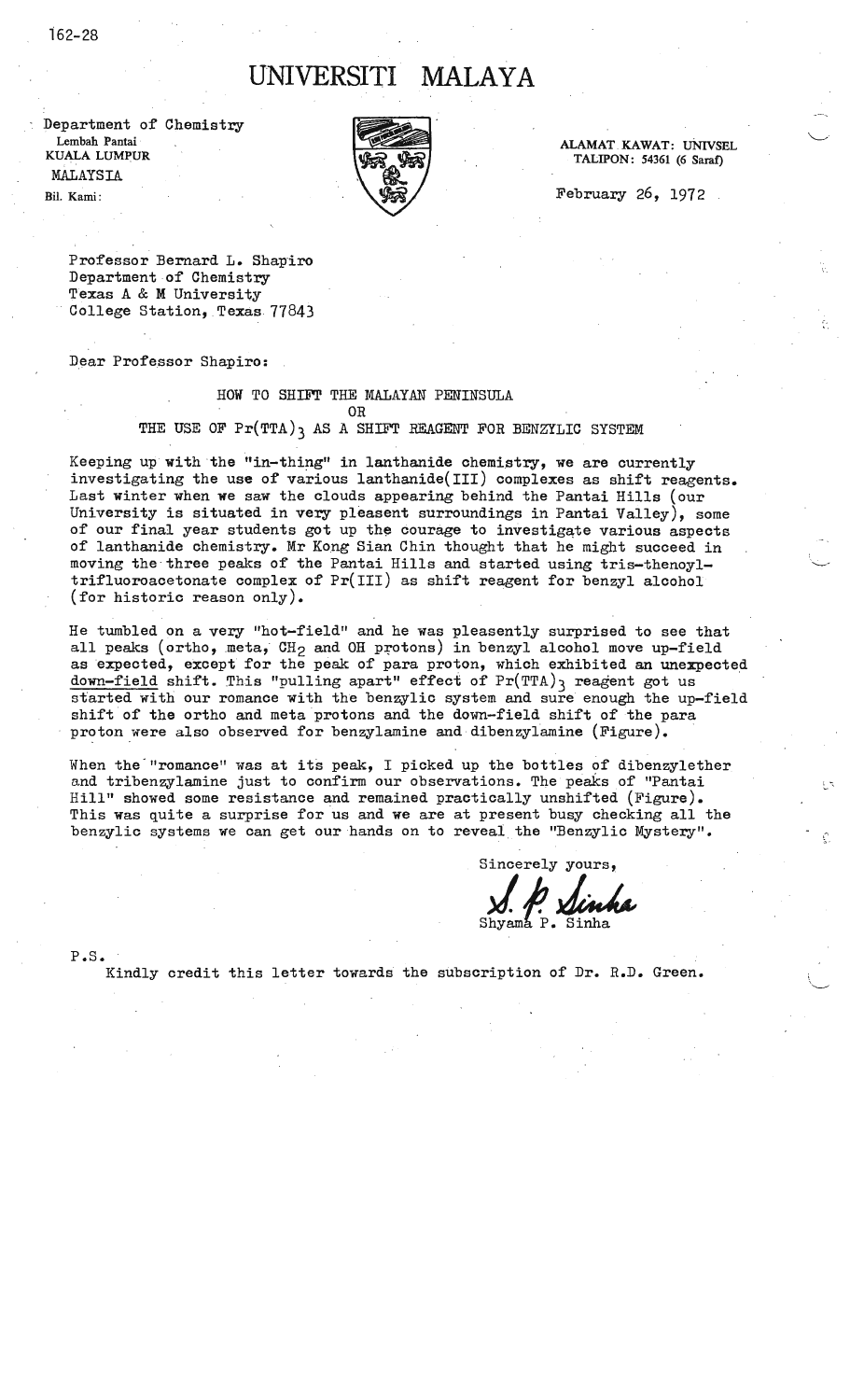

 $FIGURE:$ 

- (a) 60 MHz spectra of benzylalcohol, dibenzylether, benzylamine dibenzylamine and tribenzylamine in CDCl<sub>3</sub>
	- (b) Spectra obtained after the addition of  $Pr(TTA)$  in a mole ratio  $Pr(TTA)$ <sub>3</sub>: substrate = 0.1 - 0.2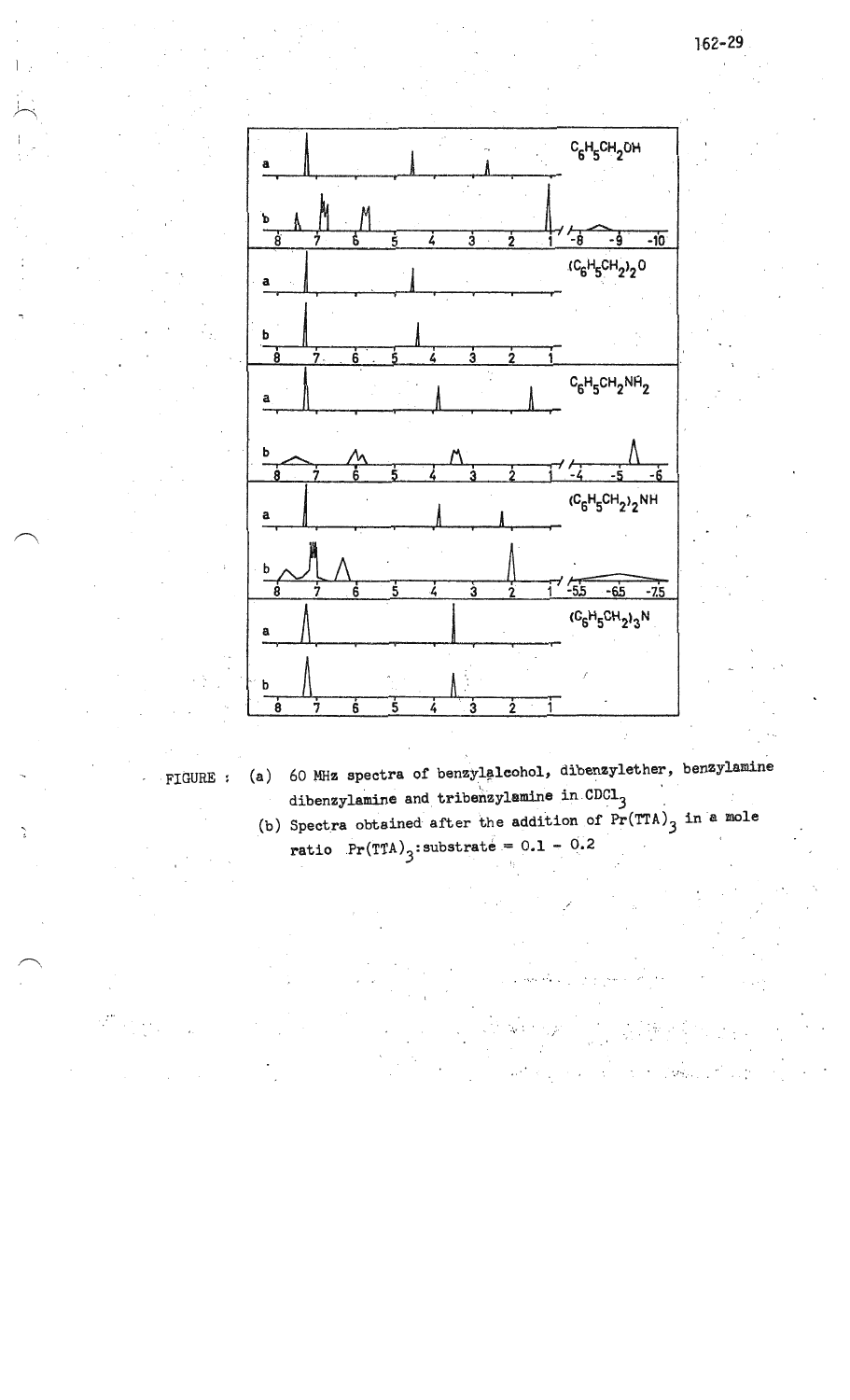#### JOB WANTED

#### PAT. W. FLANAGAN

Pat W. Flanagan RR 2, Box 227 Ponca City, Oklahoma 74601<br>405-762-4627 Married, 2 children U. S. Citizen<br>Good Health Born June 20, 1931

*JOB* OBJECTIVE: The application of physical and instrumental techniques to problems in organic chemistry, Principal experience is with ·nuclear magnetic resonance, with some experience in electron spin resonance and mass spectrometry. Want job with industrial, governmental, or institutional organization that considers organic chemistry of prime importance, or with academic institution where emphasis is on teaching. Willing to reorient. Long-term goal is technical management.

#### WORK EXPERIENCE:

### 1960-Present Analytical Research Section Continental Oil Company Ponca City, Oklahoma

Established, organized, operated, and maintained nuclear magnetic resonance laboratory. Developed methods for structure elucidation and quantitative analysis by NMR. Applied NMR to problems in petrochemical R&D, petrochemical plant operations, and refinery operations, Did majority of maintenance on Varian HR-60 and HA-100 instruments. Some technical supervision of one chemist and one technician. Established ESR laboratory function. Some recent experience in interpretation of mass spectral data. Publications: approximately 25. Reason for leaving: reduction~in-force termination.

1957-1960 Petrochemical Research Division Continental Oil. Company Ponca City, Oklahoma

Synthetic organic chemist and physical-organic chemist. Reactions of organoaluminum compounds. Six U.S. patents. Reason for leaving: intra-company transfer.

#### EDUCATION:

| School          | Degree | Major         | Minor          | Year |  |
|-----------------|--------|---------------|----------------|------|--|
| Miami U. (Ohio) | B.S.   | Chemistry     | Math           | 1953 |  |
| Ohio State U.   | Ph.D.  | Organic Chem. | Physical Chem. | 1957 |  |

I plan to attend the 13th ENC, April 30 - May 4, 1972.

Pat W. Flanagan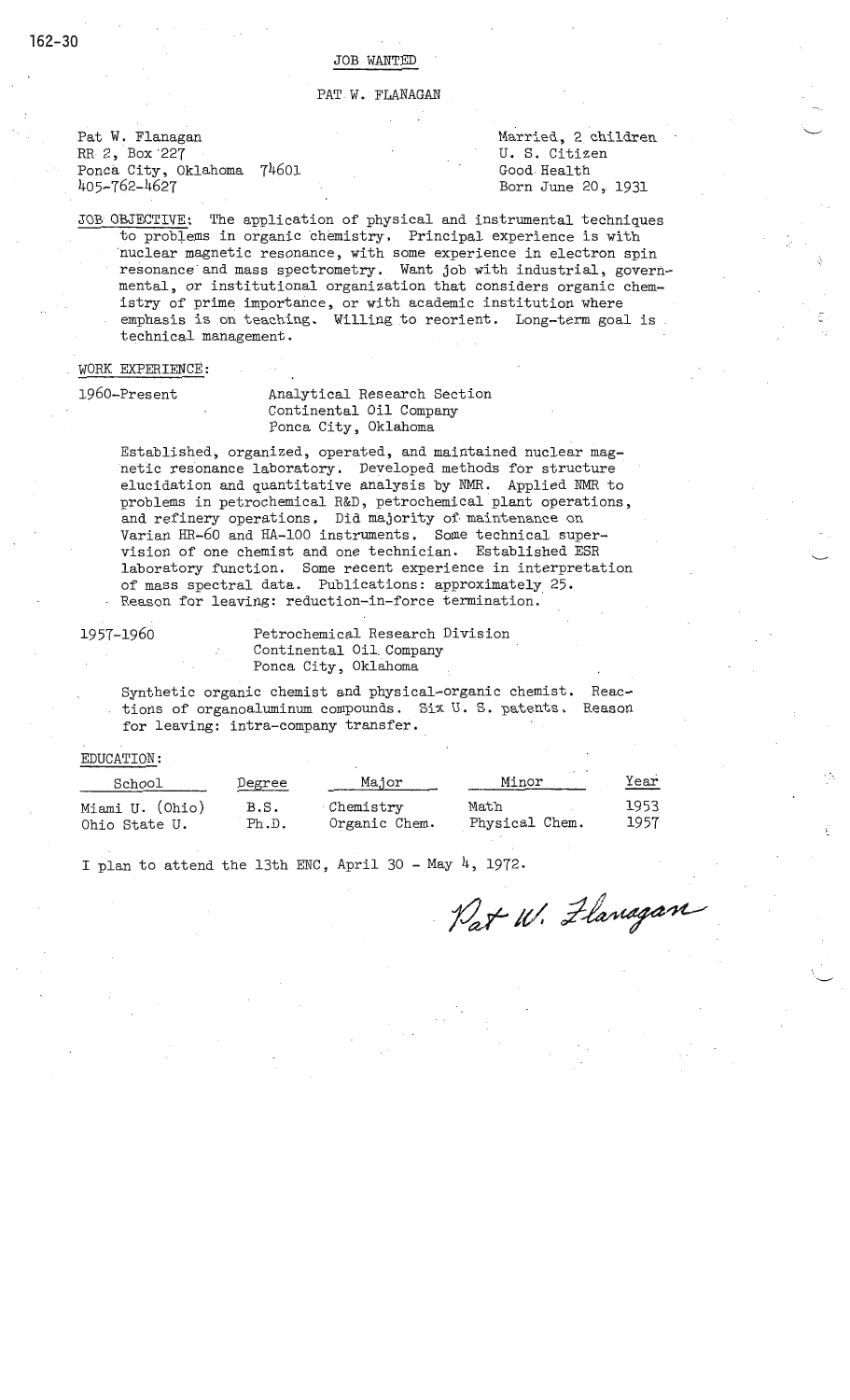*)* 

The University of Western Ontario, London 72, Canada

Faculty of Science ·Department of Chemistry

March 3, 1972.

Dr. B.L. Shapiro,<br>Department of Chemistry,<br>Texas A. & M. University,<br>College Station, Texas 77843, U.S.A.

Dear Barry:

### POSITION AVAILABLE

I would like to draw to the attention of the readers of TAMU newsletter that the Chemistry Department, University of Western Ontario is beginning a search for a Senior Scientific Officer. Dr. Clark would be pleased to receive inquiries from anyone interested. A brief description follows.

Applications are invited for the post of Senior Scientific Officer from persons with substantial experience in the field of nuclear magnetic resonance spectroscopy. The position involves responsibility for the operation of most major instruments in the Department, with particular emphasis on n.m.r. and mass spectroscopic<br>facilities, as well as involvement in the research activities of the Photochemistry Unit within the Department. The appointee will be a member of the support staff of the Department and will hold a Ph.D or M.Sc. degree in Chemistry. The appointment will be made for<br>2 years in the first instance. Salary negotiable but not less than \$10,000. Applications should be sent to Dr. H.C. Clark, Head, Department of Chemistry, University of Western, Ontario, London, Canada, as soon as possible.

Best regards,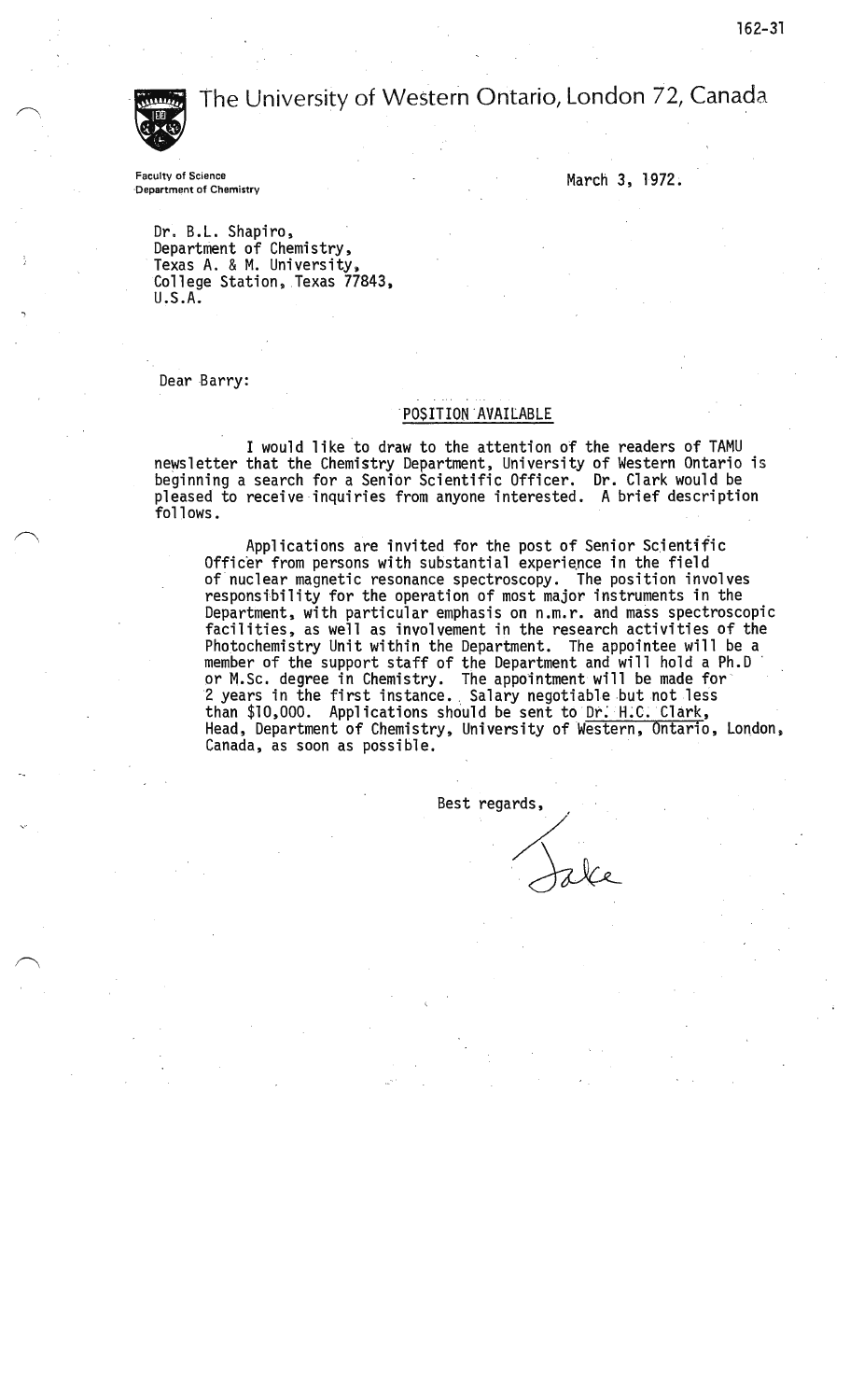$\mathcal{R}^{\mathcal{A}} = \mathcal{L}^{\mathcal{A}} \left( \mathcal{A}^{\mathcal{A}} \right) \mathcal{L}^{\mathcal{A}} \left( \mathcal{A}^{\mathcal{A}} \right) \mathcal{L}^{\mathcal{A}} \left( \mathcal{A}^{\mathcal{A}} \right) \mathcal{L}^{\mathcal{A}} \left( \mathcal{A}^{\mathcal{A}} \right) \mathcal{L}^{\mathcal{A}} \left( \mathcal{A}^{\mathcal{A}} \right) \mathcal{L}^{\mathcal{A}} \left( \mathcal{A}^{\mathcal{A}} \right) \mathcal{L}^{\mathcal{A}} \$ 

 $\frac{1}{100}$  ,  $\frac{2}{100}$  ,  $\frac{1}{100}$  ,  $\frac{1}{100}$  ,  $\frac{1}{100}$  $\label{eq:1.1} \frac{1}{\lambda_{1}}\left(\begin{array}{cc} 1 & 0 & 0 \\ 0 & 1 \end{array}\right) = \frac{1}{\lambda_{1}}\left(\begin{array}{cc} 1 & 0 & 0 \\ 0 & 1 \end{array}\right) = \frac{1}{\lambda_{1}}\left(\begin{array}{cc} 1 & 0 & 0 \\ 0 & 1 \end{array}\right)$ 一本語書の子

> $\label{eq:1.1} \mathcal{L}=\mathcal{L}^{\text{max}}\left(\mathcal{L}^{\text{max}}\right) \quad \text{and} \quad \mathcal{L}^{\text{max}}\left(\mathcal{L}^{\text{max}}\right)$ a communicación en exemplo.  $\label{eq:2.1} \begin{array}{c} \mathbf{1} \\ \mathbf{2} \\ \mathbf{3} \\ \mathbf{4} \end{array} \qquad \qquad \begin{array}{c} \mathbf{3} \\ \mathbf{4} \\ \mathbf{5} \\ \mathbf{6} \end{array} \qquad \qquad \begin{array}{c} \mathbf{3} \\ \mathbf{4} \\ \mathbf{5} \\ \mathbf{6} \end{array} \qquad \qquad \begin{array}{c} \mathbf{3} \\ \mathbf{4} \\ \mathbf{5} \\ \mathbf{6} \end{array} \qquad \qquad \begin{array}{c} \mathbf{3} \\ \mathbf{5} \\ \mathbf{6} \\ \mathbf$  $\mathbf{r}$  is a set of  $\mathbf{r}$

 $\sim$   $\sim$ 

Ŵ,

疥

 $\sim 10^{-11}$ 

 $\mathcal{F}^{\pm}$  , which is

**Contract Contract** 

 $\mathcal{N}_{\mathcal{A}}$  ,  $\mathcal{N}_{\mathcal{A}}$  ,  $\mathcal{N}_{\mathcal{A}}$ 

 $\label{eq:2.1} \mathcal{L}=\mathcal{L}^{\text{max}}\left(\frac{1}{\mathcal{L}^{\text{max}}_{\text{max}}}\right)=\mathcal{L}^{\text{max}}_{\text{max}}$ 

 $\sim$ 

 $\label{eq:2.1} \mathcal{L}^{\mathcal{A}}(\mathbb{R}^d) = \mathcal{L}^{\mathcal{B}}(\mathbb{R}^d) \quad \text{and} \quad \mathcal{L}^{\mathcal{B}}(\mathbb{R}^d) = \mathcal{L}^{\mathcal{B}}(\mathbb{R}^d)$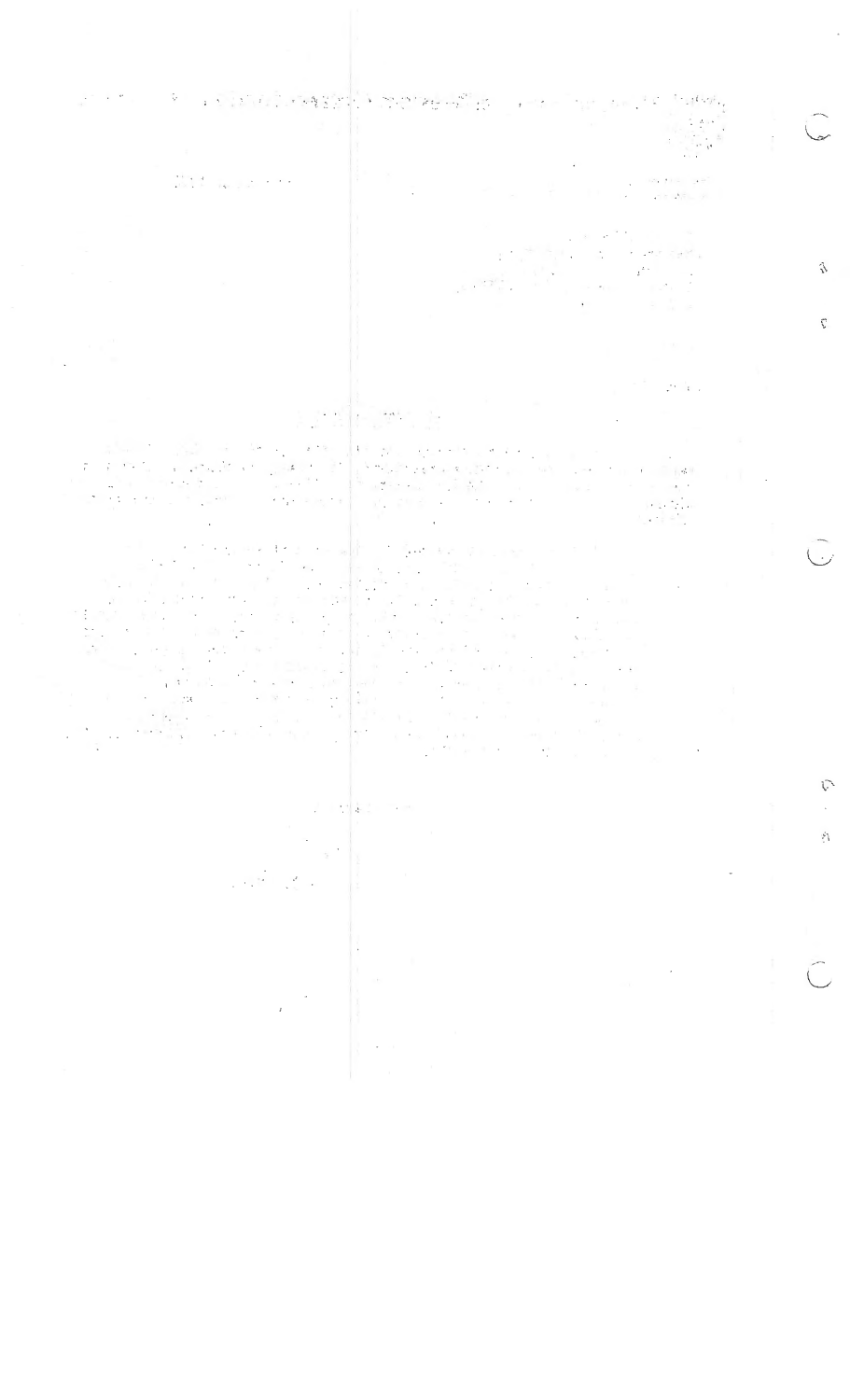# TAMU NMR NEWSLETTER

### Sponsors:

 $\ell$ 

Abbott Laboratories<br>American Cyanamid Company<br>Bruker Scientific, Inc.<br>Digilab, Inc.<br>JEOL, INC. The Lilly Research Laboratories, Eli Lilly and Company<br>Monsanto Company<br>Unilever Research (U.K.)<br>Union Carbide Corporation<br>Varian, Analytical Instrument Division

## Contributors:

The British Petroleum Company Limited (England) International Business Machines Corporation<br>Dr. R. Kosfeld, Abt. Kernresonanz, Inst. f. Phys. Chemie, TH Aachen (Germany)<br>Nicolet Instrument Corporation (formerly Fabri-Tek Instruments)<br>The Procter & Gamble Company, Miami Wilmad Glass Co., Inc.

3-7-72